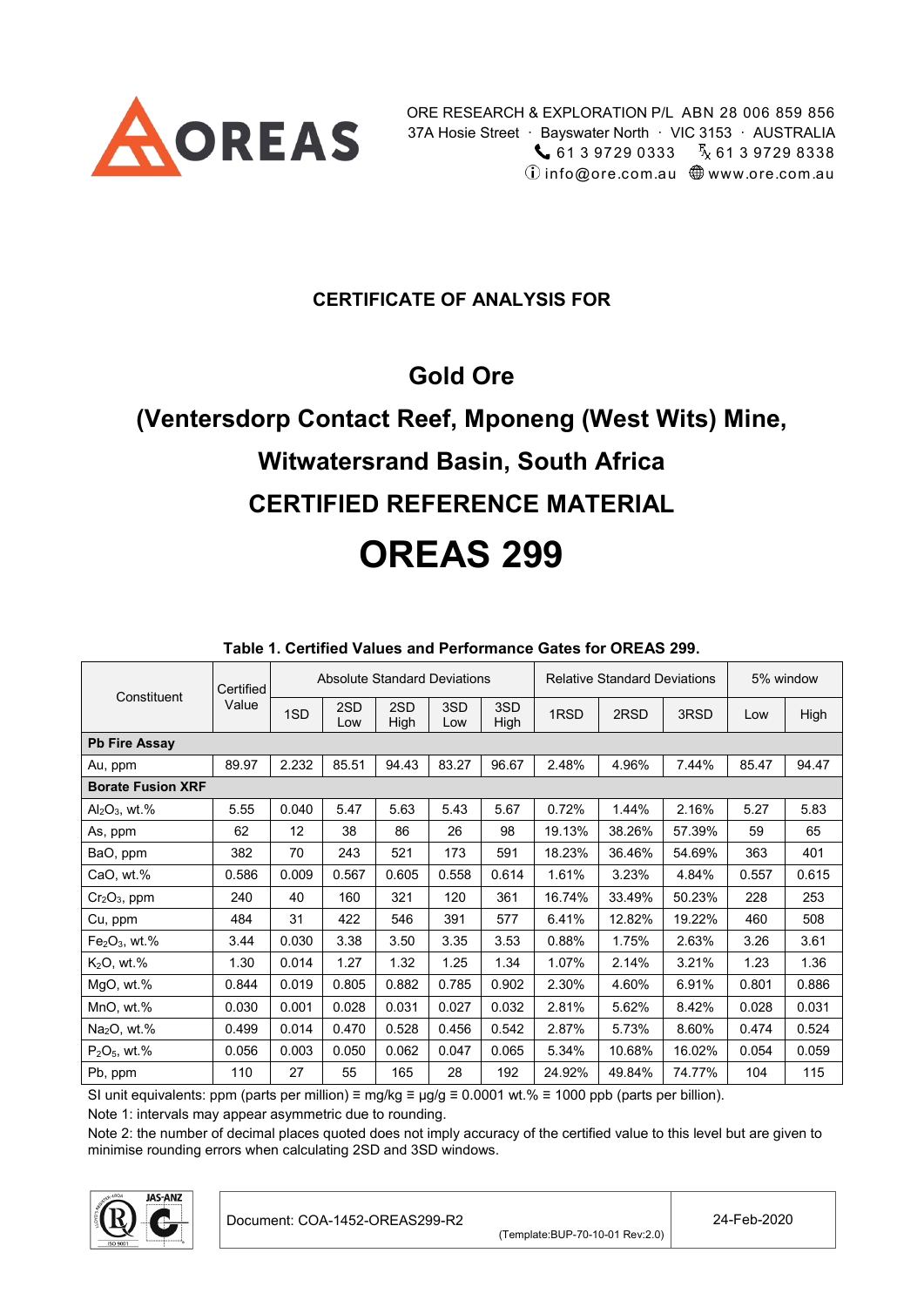| Certified                           |       |       |            | Absolute Standard Deviations |            |             | <b>Relative Standard Deviations</b> |        |        | 5% window |       |
|-------------------------------------|-------|-------|------------|------------------------------|------------|-------------|-------------------------------------|--------|--------|-----------|-------|
| Constituent                         | Value | 1SD   | 2SD<br>Low | 2SD<br>High                  | 3SD<br>Low | 3SD<br>High | 1RSD                                | 2RSD   | 3RSD   | Low       | High  |
| <b>Borate Fusion XRF continued</b>  |       |       |            |                              |            |             |                                     |        |        |           |       |
| S, wt.%                             | 0.606 | 0.021 | 0.564      | 0.648                        | 0.543      | 0.669       | 3.47%                               | 6.93%  | 10.40% | 0.576     | 0.637 |
| $SiO2$ , wt.%                       | 85.16 | 0.643 | 83.87      | 86.45                        | 83.23      | 87.09       | 0.76%                               | 1.51%  | 2.27%  | 80.90     | 89.42 |
| $TiO2$ , wt.%                       | 0.523 | 0.006 | 0.510      | 0.536                        | 0.504      | 0.542       | 1.21%                               | 2.42%  | 3.63%  | 0.497     | 0.549 |
| $V2O5$ , ppm                        | 65    | 10    | 45         | 86                           | 34         | 96          | 15.79%                              | 31.58% | 47.37% | 62        | 69    |
| Zn, ppm                             | 79    | 5.4   | 68         | 90                           | 63         | 96          | 6.86%                               | 13.72% | 20.58% | 75        | 83    |
| Zr, ppm                             | 344   | 40    | 264        | 423                          | 224        | 463         | 11.55%                              | 23.10% | 34.65% | 326       | 361   |
| <b>Borate / Peroxide Fusion ICP</b> |       |       |            |                              |            |             |                                     |        |        |           |       |
| U, ppm                              | 52    | 1.9   | 48         | 56                           | 46         | 58          | 3.62%                               | 7.23%  | 10.85% | 49        | 55    |
| Thermogravimetry                    |       |       |            |                              |            |             |                                     |        |        |           |       |
| LOI <sup>1000</sup> , wt.%          | 1.38  | 0.19  | 1.01       | 1.76                         | 0.82       | 1.94        | 13.49%                              | 26.99% | 40.48% | 1.31      | 1.45  |
| <b>4-Acid Digestion</b>             |       |       |            |                              |            |             |                                     |        |        |           |       |
| Ag, ppm                             | 6.35  | 0.291 | 5.76       | 6.93                         | 5.47       | 7.22        | 4.59%                               | 9.17%  | 13.76% | 6.03      | 6.66  |
| Al, wt.%                            | 2.90  | 0.115 | 2.67       | 3.14                         | 2.56       | 3.25        | 3.98%                               | 7.95%  | 11.93% | 2.76      | 3.05  |
| As, ppm                             | 55    | 2.4   | 50         | 60                           | 48         | 62          | 4.42%                               | 8.84%  | 13.26% | 52        | 58    |
| Ba, ppm                             | 327   | 13    | 300        | 354                          | 287        | 367         | 4.07%                               | 8.15%  | 12.22% | 311       | 343   |
| Be, ppm                             | 0.97  | 0.062 | 0.85       | 1.09                         | 0.79       | 1.16        | 6.36%                               | 12.71% | 19.07% | 0.92      | 1.02  |
| Bi, ppm                             | 1.43  | 0.098 | 1.23       | 1.62                         | 1.14       | 1.72        | 6.83%                               | 13.66% | 20.49% | 1.36      | 1.50  |
| Ca, wt.%                            | 0.423 | 0.011 | 0.401      | 0.445                        | 0.390      | 0.456       | 2.62%                               | 5.24%  | 7.85%  | 0.402     | 0.444 |
| Cd, ppm                             | 0.20  | 0.017 | 0.17       | 0.24                         | 0.15       | 0.26        | 8.48%                               | 16.97% | 25.45% | 0.19      | 0.21  |
| Ce, ppm                             | 49.3  | 1.49  | 46.3       | 52.2                         | 44.8       | 53.7        | 3.02%                               | 6.04%  | 9.06%  | 46.8      | 51.7  |
| Co, ppm                             | 18.8  | 1.59  | 15.6       | 22.0                         | 14.0       | 23.6        | 8.43%                               | 16.86% | 25.29% | 17.9      | 19.7  |
| Cr, ppm                             | 134   | 26    | 81         | 187                          | 54         | 213         | 19.79%                              | 39.58% | 59.36% | 127       | 140   |
| Cs, ppm                             | 3.76  | 0.204 | 3.35       | 4.17                         | 3.15       | 4.37        | 5.43%                               | 10.86% | 16.29% | 3.57      | 3.95  |
| Cu, ppm                             | 496   | 18    | 461        | 532                          | 443        | 550         | 3.58%                               | 7.16%  | 10.74% | 472       | 521   |
| Dy, ppm                             | 2.58  | 0.125 | 2.33       | 2.83                         | 2.20       | 2.95        | 4.83%                               | 9.67%  | 14.50% | 2.45      | 2.71  |
| Er, ppm                             | 1.27  | 0.120 | 1.03       | 1.50                         | 0.91       | 1.62        | 9.44%                               | 18.89% | 28.33% | 1.20      | 1.33  |
| Eu, ppm                             | 0.70  | 0.043 | 0.61       | 0.78                         | 0.57       | 0.83        | 6.10%                               | 12.21% | 18.31% | 0.66      | 0.73  |
| Fe, wt.%                            | 2.40  | 0.089 | 2.22       | 2.58                         | 2.13       | 2.67        | 3.72%                               | 7.44%  | 11.16% | 2.28      | 2.52  |
| Ga, ppm                             | 7.87  | 0.285 | 7.30       | 8.44                         | 7.02       | 8.73        | 3.62%                               | 7.24%  | 10.86% | 7.48      | 8.27  |
| Gd, ppm                             | 3.35  | 0.192 | 2.97       | 3.74                         | 2.78       | 3.93        | 5.71%                               | 11.42% | 17.14% | 3.19      | 3.52  |
| Hf, ppm                             | 3.28  | 0.35  | 2.57       | 3.98                         | 2.22       | 4.34        | 10.77%                              | 21.53% | 32.30% | 3.11      | 3.44  |
| Ho, ppm                             | 0.47  | 0.018 | 0.43       | 0.50                         | 0.41       | 0.52        | 3.88%                               | 7.76%  | 11.64% | 0.44      | 0.49  |
| In, ppm                             | 0.092 | 0.006 | 0.079      | 0.105                        | 0.072      | 0.111       | 7.05%                               | 14.10% | 21.15% | 0.087     | 0.096 |
| K, wt.%                             | 1.07  | 0.042 | 0.99       | 1.16                         | 0.95       | 1.20        | 3.91%                               | 7.83%  | 11.74% | 1.02      | 1.12  |
| La, ppm                             | 24.5  | 0.80  | 22.9       | 26.1                         | 22.1       | 26.9        | 3.26%                               | 6.52%  | 9.77%  | 23.3      | 25.7  |
| Li, ppm                             | 22.3  | 1.40  | 19.5       | 25.1                         | 18.1       | 26.5        | 6.26%                               | 12.52% | 18.78% | 21.2      | 23.4  |
| Lu, ppm                             | 0.19  | 0.016 | 0.16       | 0.22                         | 0.14       | 0.24        | 8.52%                               | 17.04% | 25.56% | 0.18      | 0.20  |
| Mg, wt.%                            | 0.505 | 0.022 | 0.461      | 0.548                        | 0.440      | 0.570       | 4.30%                               | 8.60%  | 12.90% | 0.480     | 0.530 |
| Mn, wt.%                            | 0.020 | 0.001 | 0.019      | 0.022                        | 0.018      | 0.023       | 4.70%                               | 9.39%  | 14.09% | 0.019     | 0.022 |
| Mo, ppm                             | 8.07  | 0.435 | 7.20       | 8.94                         | 6.77       | 9.38        | 5.39%                               | 10.78% | 16.17% | 7.67      | 8.47  |
| Na, wt.%                            | 0.368 | 0.019 | 0.329      | 0.407                        | 0.310      | 0.426       | 5.26%                               | 10.52% | 15.78% | 0.349     | 0.386 |
| Nb, ppm                             | 9.69  | 0.554 | 8.58       | 10.79                        | 8.02       | 11.35       | 5.72%                               | 11.44% | 17.16% | 9.20      | 10.17 |

#### **Table 1 continued.**

SI unit equivalents: ppm (parts per million) ≡ mg/kg ≡ µg/g ≡ 0.0001 wt.% ≡ 1000 ppb (parts per billion).

Note 1: intervals may appear asymmetric due to rounding.

Note 2: the number of decimal places quoted does not imply accuracy of the certified value to this level but are given to minimise rounding errors when calculating 2SD and 3SD windows.

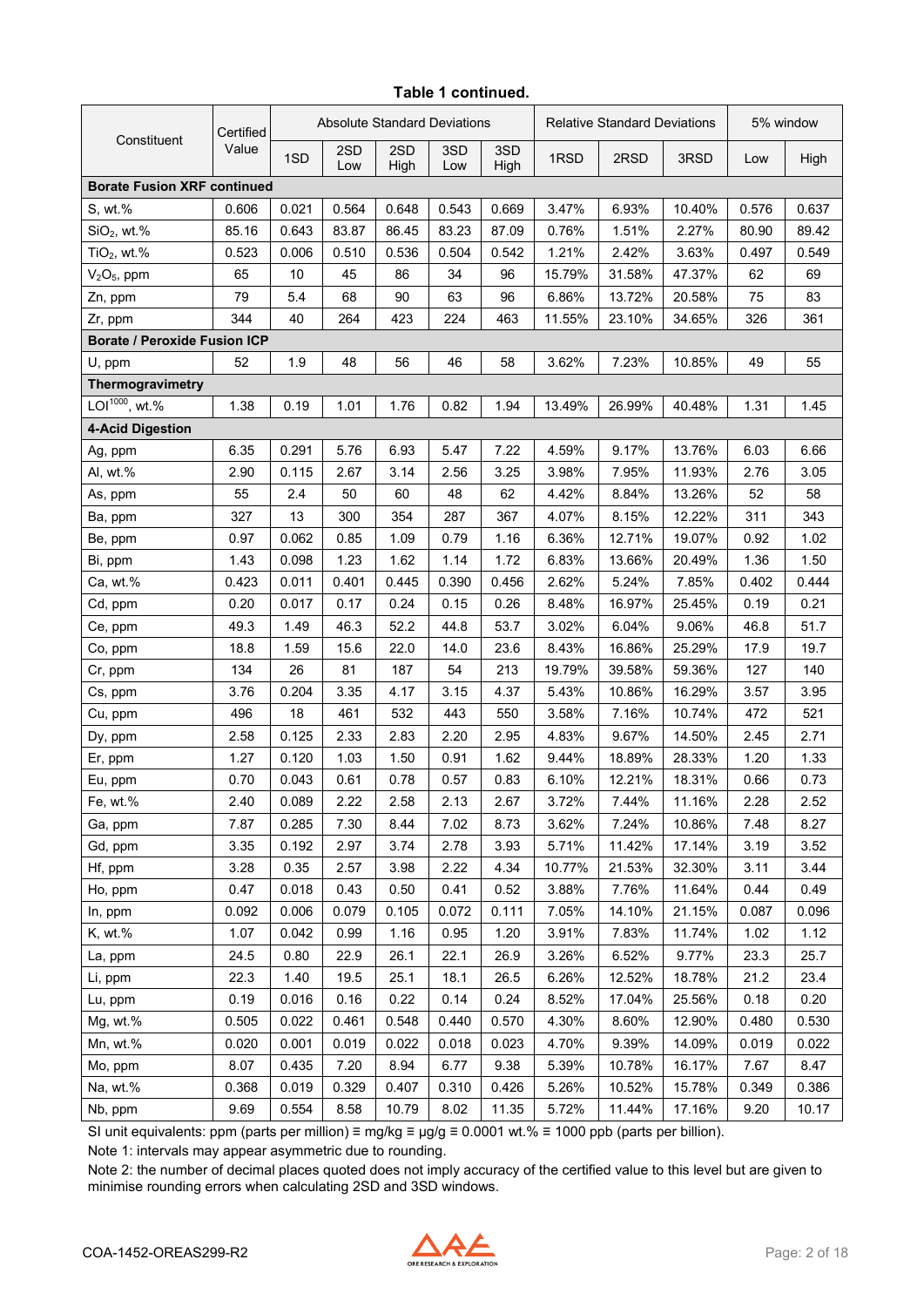| Constituent                    | Certified |                  | <b>Absolute Standard Deviations</b> |             |            |             | <b>Relative Standard Deviations</b> |        |        | 5% window |       |
|--------------------------------|-----------|------------------|-------------------------------------|-------------|------------|-------------|-------------------------------------|--------|--------|-----------|-------|
|                                | Value     | 1SD              | 2SD<br>Low                          | 2SD<br>High | 3SD<br>Low | 3SD<br>High | 1RSD                                | 2RSD   | 3RSD   | Low       | High  |
| 4-Acid Digestion continued     |           |                  |                                     |             |            |             |                                     |        |        |           |       |
| Nd, ppm                        | 20.7      | 0.43             | 19.9                                | 21.6        | 19.4       | 22.0        | 2.09%                               | 4.19%  | 6.28%  | 19.7      | 21.8  |
| Ni, ppm                        | 53        | 3.4              | 47                                  | 60          | 43         | 63          | 6.34%                               | 12.68% | 19.03% | 51        | 56    |
| P, wt.%                        | 0.025     | 0.001            | 0.023                               | 0.027       | 0.021      | 0.028       | 4.27%                               | 8.54%  | 12.81% | 0.023     | 0.026 |
| Pb, ppm                        | 106       | $6\phantom{1}$   | 94                                  | 118         | 88         | 124         | 5.60%                               | 11.21% | 16.81% | 101       | 111   |
| Pr, ppm                        | 5.63      | 0.177            | 5.28                                | 5.98        | 5.10       | 6.16        | 3.14%                               | 6.27%  | 9.41%  | 5.35      | 5.91  |
| Rb, ppm                        | 65        | 4.0              | 57                                  | 73          | 53         | 77          | 6.13%                               | 12.27% | 18.40% | 62        | 68    |
| S, wt.%                        | 0.602     | 0.039            | 0.525                               | 0.679       | 0.487      | 0.718       | 6.40%                               | 12.80% | 19.20% | 0.572     | 0.632 |
| Sb, ppm                        | 18.3      | 1.09             | 16.2                                | 20.5        | 15.1       | 21.6        | 5.94%                               | 11.88% | 17.81% | 17.4      | 19.3  |
| Sc, ppm                        | 5.59      | 0.450            | 4.69                                | 6.49        | 4.24       | 6.94        | 8.05%                               | 16.10% | 24.15% | 5.31      | 5.87  |
| Sm, ppm                        | 3.97      | 0.126            | 3.72                                | 4.22        | 3.59       | 4.35        | 3.17%                               | 6.34%  | 9.52%  | 3.77      | 4.17  |
| Sn, ppm                        | 2.05      | 0.185            | 1.68                                | 2.42        | 1.49       | 2.60        | 9.04%                               | 18.09% | 27.13% | 1.95      | 2.15  |
| Sr, ppm                        | 45.2      | 1.62             | 41.9                                | 48.4        | 40.3       | 50.0        | 3.59%                               | 7.17%  | 10.76% | 42.9      | 47.4  |
| Ta, ppm                        | 1.03      | 0.080            | 0.87                                | 1.19        | 0.79       | 1.27        | 7.77%                               | 15.54% | 23.31% | 0.98      | 1.08  |
| Tb, ppm                        | 0.47      | 0.040            | 0.39                                | 0.55        | 0.35       | 0.59        | 8.44%                               | 16.89% | 25.33% | 0.45      | 0.49  |
| Te, ppm                        | 0.36      | 0.05             | 0.26                                | 0.46        | 0.21       | 0.51        | 13.72%                              | 27.44% | 41.16% | 0.34      | 0.38  |
| Th, ppm                        | 13.4      | 0.55             | 12.3                                | 14.5        | 11.8       | 15.1        | 4.07%                               | 8.15%  | 12.22% | 12.8      | 14.1  |
| Ti, wt.%                       | 0.302     | 0.015            | 0.272                               | 0.331       | 0.258      | 0.345       | 4.85%                               | 9.70%  | 14.56% | 0.286     | 0.317 |
| Tl, ppm                        | 0.38      | 0.030            | 0.32                                | 0.44        | 0.29       | 0.47        | 8.02%                               | 16.04% | 24.06% | 0.36      | 0.40  |
| Tm, ppm                        | 0.18      | 0.02             | 0.13                                | 0.23        | 0.11       | 0.25        | 13.10%                              | 26.20% | 39.31% | 0.17      | 0.19  |
| U, ppm                         | 51        | 2.8              | 45                                  | 56          | 42         | 59          | 5.61%                               | 11.22% | 16.82% | 48        | 53    |
| V, ppm                         | 42.5      | 1.85             | 38.8                                | 46.2        | 37.0       | 48.1        | 4.35%                               | 8.70%  | 13.05% | 40.4      | 44.7  |
| W, ppm                         | 5.93      | 0.334            | 5.26                                | 6.60        | 4.93       | 6.93        | 5.63%                               | 11.27% | 16.90% | 5.63      | 6.23  |
| Y, ppm                         | 10.9      | 0.92             | 9.0                                 | 12.7        | 8.1        | 13.6        | 8.51%                               | 17.02% | 25.53% | 10.3      | 11.4  |
| Yb, ppm                        | 1.24      | 0.14             | 0.96                                | 1.51        | 0.83       | 1.65        | 11.03%                              | 22.07% | 33.10% | 1.18      | 1.30  |
| Zn, ppm                        | 78        | 2.9              | 72                                  | 84          | 69         | 87          | 3.78%                               | 7.57%  | 11.35% | 74        | 82    |
| Zr, ppm                        | 113       | $\boldsymbol{9}$ | 95                                  | 131         | 87         | 140         | 7.80%                               | 15.60% | 23.41% | 107       | 119   |
| <b>Infrared Combustion</b>     |           |                  |                                     |             |            |             |                                     |        |        |           |       |
| S, wt.%                        | 0.603     | 0.027            | 0.550                               | 0.657       | 0.523      | 0.684       | 4.44%                               | 8.88%  | 13.32% | 0.573     | 0.634 |
| <b>Gas / Liquid Pycnometry</b> |           |                  |                                     |             |            |             |                                     |        |        |           |       |
| SG, Unity                      | 2.72      | 0.072            | 2.58                                | 2.87        | 2.51       | 2.94        | 2.63%                               | 5.26%  | 7.89%  | 2.59      | 2.86  |

#### **Table 1 continued.**

SI unit equivalents: ppm (parts per million) ≡ mg/kg ≡ µg/g ≡ 0.0001 wt.% ≡ 1000 ppb (parts per billion).

Note 1: intervals may appear asymmetric due to rounding.

Note 2: the number of decimal places quoted does not imply accuracy of the certified value to this level but are given to minimise rounding errors when calculating 2SD and 3SD windows.

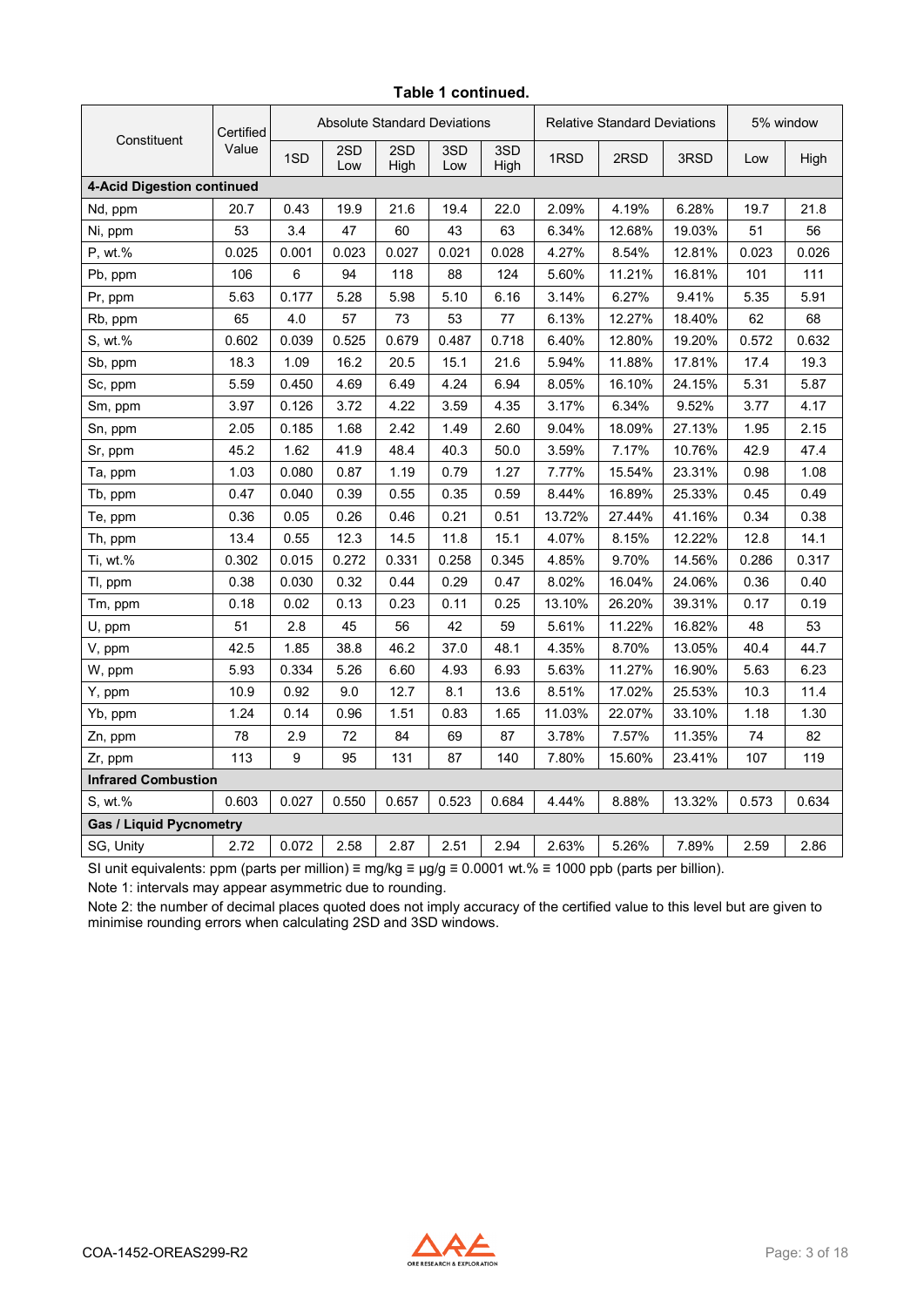#### **TABLE OF CONTENTS**

#### **LIST OF TABLES**

| Table 5. Neutron Activation Analysis of Au (in ppm) on 20 x 85mg subsamples. 12 |  |
|---------------------------------------------------------------------------------|--|

#### **LIST OF FIGURES**

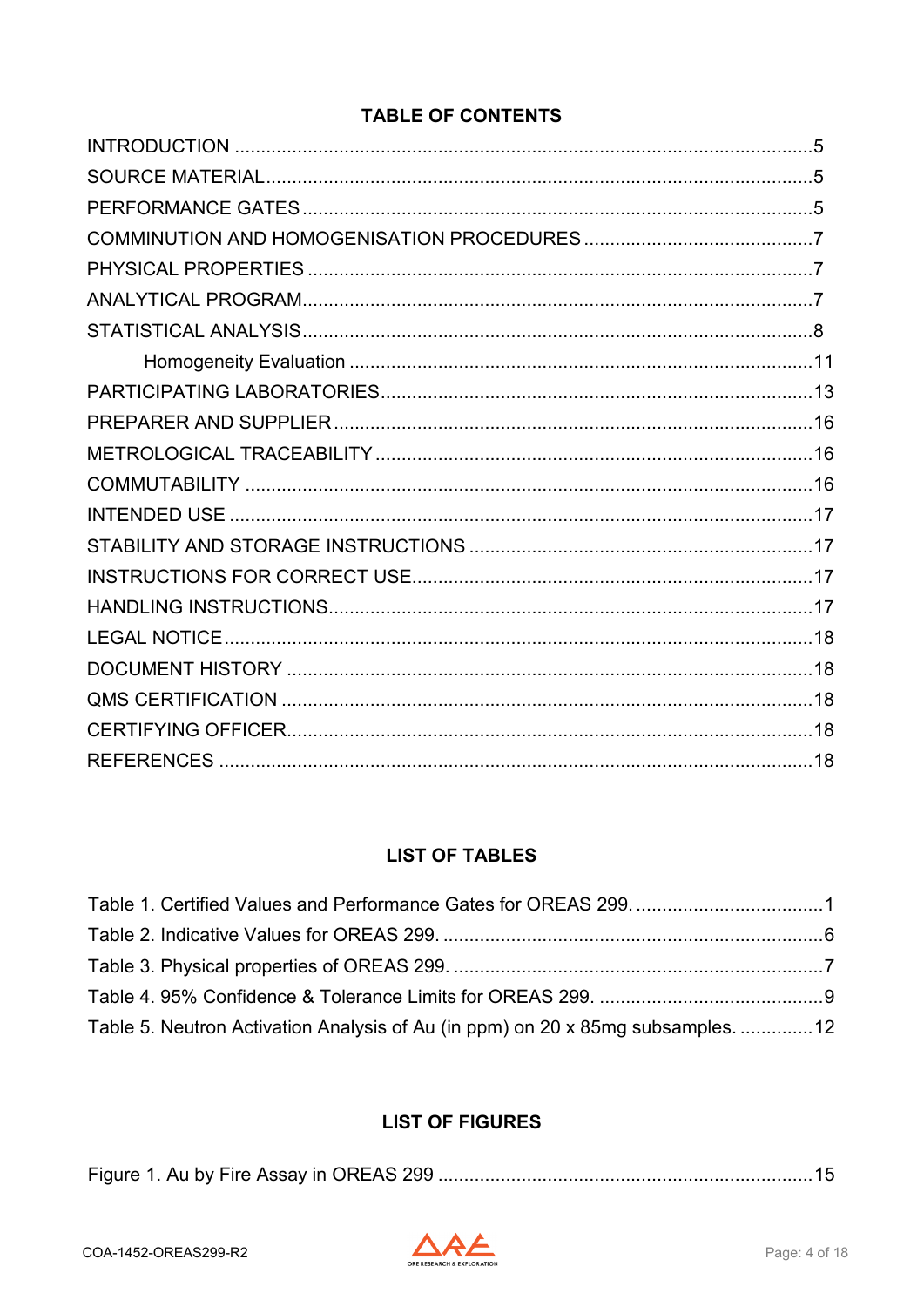#### **INTRODUCTION**

<span id="page-4-0"></span>OREAS reference materials are intended to provide a low cost method of evaluating and improving the quality of analysis of geological samples. To the geologist they provide a means of implementing quality control in analytical data sets generated in exploration from the grass roots level through to prospect evaluation, and in grade control at mining operations. To the analyst they provide an effective means of calibrating analytical equipment, assessing new techniques and routinely monitoring in-house procedures. OREAS reference materials enable users to successfully achieve process control of these tasks because the observed variance from repeated analysis has its origin almost exclusively in the analytical process rather than the reference material itself. In evaluating laboratory performance with this CRM, the section headed 'Intended Use' should be read carefully.

OREAS 299 is one of a suite of seven Witwatersrand ore CRMs covering the gold range 0.07ppm to 90ppm Au. Tabulated results of all elements together with uncorrected means, medians, standard deviations, relative standard deviations and per cent deviation of lab means from the corrected mean of means  $(PDM<sup>3</sup>)$  are presented in the detailed certification data for this CRM (**OREAS 299 DataPack-1.2.200205\_160847.xlsx**).

#### **SOURCE MATERIAL**

<span id="page-4-1"></span>OREAS 299 has been prepared from underground sample material from the Ventersdorp Contact Reef (VCR). The material was provided by AngloGold Ashanti from the Mponeng Mine which is located 80 km west of Johannesburg in the West Wits mining district. The VCR is the youngest of the Witwatersrand palaeoplacers and comprises a gold bearing quartz pebble conglomerate preserved on a terraced unconformity surface and buried by the 2.7 Ga Ventersdorp Lava. The VCR and the footwall Witwatersrand sediments were modified (cooked) post burial by lower greenschist level hydrothermal metamorphism. This overprinting event remobilised some of the gold and pyrite within the conglomerate matrix; and deposited minor authigenic pyrrhotite, chalcopyrite, sphalerite and galena. These Reef samples were taken underground for grade control purposes and assayed. The pulp reject material was then sorted into different grade bins for the purposes of CRM manufacture. Minor barren quartz, hornfels and granodiorite have been added to the pulps to achieve targeted CRM grades.

#### **PERFORMANCE GATES**

<span id="page-4-2"></span>Table 1 above shows intervals calculated for two and three standard deviations. As a guide these intervals may be regarded as warning or rejection for multiple 2SD outliers, or rejection for individual 3SD outliers in QC monitoring, although their precise application should be at the discretion of the QC manager concerned (also see 'Intended Use' section below). Westgard Rules extend the basics of single-rule QC monitoring using multi-rules (for more information visit www.westgard.com/mltirule.htm). A second method utilises a 5% window calculated directly from the certified value.

Standard deviation is also shown in relative percent for one, two and three relative standard deviations (1RSD, 2RSD and 3RSD) to facilitate an appreciation of the magnitude of these numbers and a comparison with the 5% window. Caution should be exercised when concentration levels approach lower limits of detection of the analytical methods employed as performance gates calculated from standard deviations tend to be excessively wide whereas those determined by the 5% method are too narrow. One

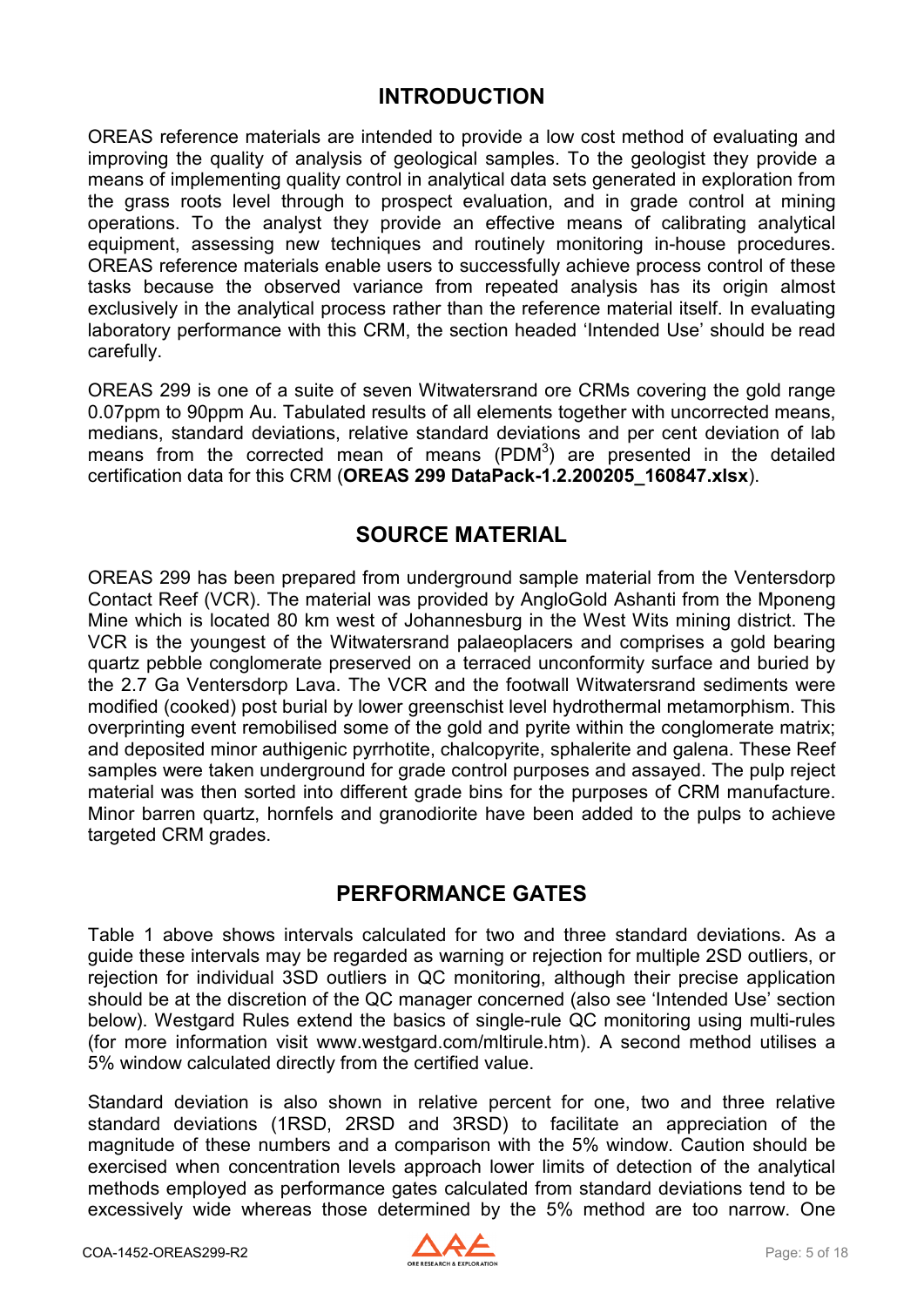approach used at commercial laboratories is to set the acceptance criteria at twice the detection level  $(DL) \pm 10\%$ .

*i.e. Certified Value ± 10% ± 2DL (adapted from Govett, 1983).*

<span id="page-5-0"></span>

| Constituent                         | Unit | Value    | Constituent                    | Unit    | Value    | Constituent                    | Unit | Value    |
|-------------------------------------|------|----------|--------------------------------|---------|----------|--------------------------------|------|----------|
| <b>Pb Fire Assay</b>                |      |          |                                |         |          |                                |      |          |
| Pd                                  | ppb  | 14.2     | Pt                             | ppb     | < 5      |                                |      |          |
| <b>Borate Fusion XRF</b>            |      |          |                                |         |          |                                |      |          |
| Bi                                  | ppm  | < 27     | Lu <sub>2</sub> O <sub>3</sub> | ppm     | $\leq$ 1 | SrO                            | ppm  | 86       |
| CeO <sub>2</sub>                    | ppm  | 172      | Mo                             | ppm     | 69       | Ta                             | ppm  | 39.4     |
| CI                                  | ppm  | 34.8     | Nb <sub>2</sub> O <sub>5</sub> | ppm     | $<$ 3    | $Tb_4O_7$                      | ppm  | 51       |
| Co                                  | ppm  | 19.3     | Nd <sub>2</sub> O <sub>3</sub> | ppm     | < 50     | Th                             | ppm  | 55       |
| Cs                                  | ppm  | < 47     | Ni                             | ppm     | 55       | Tm <sub>2</sub> O <sub>3</sub> | ppm  | $\leq$ 2 |
| $Dy_2O_3$                           | ppm  | < 35     | $Pr_6O_{11}$                   | ppm     | < 20     | $U_3O_8$                       | ppm  | 54       |
| Er <sub>2</sub> O <sub>3</sub>      | ppm  | 18.0     | <b>Rb</b>                      | ppm     | < 18     | W                              | ppm  | 32.6     |
| Eu <sub>2</sub> O <sub>3</sub>      | ppm  | < 15     | Sb                             | ppm     | 640      | $Y_2O_3$                       | ppm  | 50       |
| $Gd_2O_3$                           | ppm  | $\leq$ 2 | Sc                             | ppm     | $\leq 1$ | $Yb_2O_3$                      | ppm  | $\leq$ 2 |
| Ho <sub>2</sub> O <sub>3</sub>      | ppm  | $\leq$ 2 | Sm <sub>2</sub> O <sub>3</sub> | ppm     | $<10$    |                                |      |          |
| La <sub>2</sub> O <sub>3</sub>      | ppm  | $~<$ 40  | Sn                             | ppm     | 38.2     |                                |      |          |
| <b>Borate / Peroxide Fusion ICP</b> |      |          |                                |         |          |                                |      |          |
| $\text{Al}_2\text{O}_3$             | wt.% | 5.88     | Ge                             | ppm     | < 10     | Sb                             | ppm  | 37.0     |
| As                                  | ppm  | 66       | Hf                             | ppm     | 8.87     | Sc                             | ppm  | 5.00     |
| B                                   | ppm  | 91       | Ho                             | ppm     | 0.61     | Se                             | ppm  | $~<$ 40  |
| Ba                                  | ppm  | 354      | K <sub>2</sub> O               | wt.%    | 1.33     | SiO <sub>2</sub>               | wt.% | 83.13    |
| Be                                  | ppm  | < 0.2    | La                             | ppm     | 25.7     | Sm                             | ppm  | 4.22     |
| Bi                                  | ppm  | 29.0     | Li                             | ppm     | < 15     | Sn                             | ppm  | 2.39     |
| CaO                                 | wt.% | 0.652    | Lu                             | ppm     | 0.27     | Sr                             | ppm  | 46.8     |
| Cd                                  | ppm  | < 10     | MgO                            | $wt.$ % | 0.803    | Ta                             | ppm  | 1.17     |
| Ce                                  | ppm  | 51       | MnO                            | wt.%    | 0.030    | Tb                             | ppm  | 0.54     |
| Co                                  | ppm  | 25.2     | Mo                             | ppm     | < 8      | Th                             | ppm  | 14.1     |
| Cr                                  | ppm  | 158      | Na <sub>2</sub> O              | wt.%    | 0.492    | TiO <sub>2</sub>               | wt.% | 0.514    |
| Cs                                  | ppm  | 3.75     | <b>Nb</b>                      | ppm     | 9.48     | Tm                             | ppm  | 0.28     |
| Cu                                  | ppm  | 408      | Nd                             | ppm     | 21.7     | V                              | ppm  | 49.4     |
| Dy                                  | ppm  | 3.13     | Ni                             | ppm     | 56       | W                              | ppm  | 5.87     |
| Er                                  | ppm  | 1.79     | $P_2O_5$                       | wt.%    | 0.030    | Y                              | ppm  | 16.4     |
| Eu                                  | ppm  | 0.74     | Pb                             | ppm     | 123      | Yb                             | ppm  | 1.89     |
| Fe <sub>2</sub> O <sub>3</sub>      | wt.% | 3.66     | Pr                             | ppm     | 5.99     | Zr                             | ppm  | 352      |
| Ga                                  | ppm  | 8.49     | Rb                             | ppm     | 65       |                                |      |          |
| Gd                                  | ppm  | 3.72     | S                              | wt.%    | 0.580    |                                |      |          |
| <b>4-Acid Digestion</b>             |      |          |                                |         |          |                                |      |          |
| B                                   | ppm  | 0.11     | Hg                             | ppm     | 0.28     | Se                             | ppm  | 0.87     |
| Ge                                  | ppm  | 0.22     | Re                             | ppm     | 0.008    |                                |      |          |
| <b>Infrared Combustion</b>          |      |          |                                |         |          |                                |      |          |
| C                                   | wt.% | 0.058    |                                |         |          |                                |      |          |

**Table 2. Indicative Values for OREAS 299.**

SI unit equivalents: ppm (parts per million) ≡ mg/kg ≡ µg/g ≡ 0.0001 wt.% ≡ 1000 ppb (parts per billion).

Note: the number of significant figures reported is not a reflection of the level of certainty of stated values. They are instead an artefact of ORE's in-house CRM-specific LIMS.

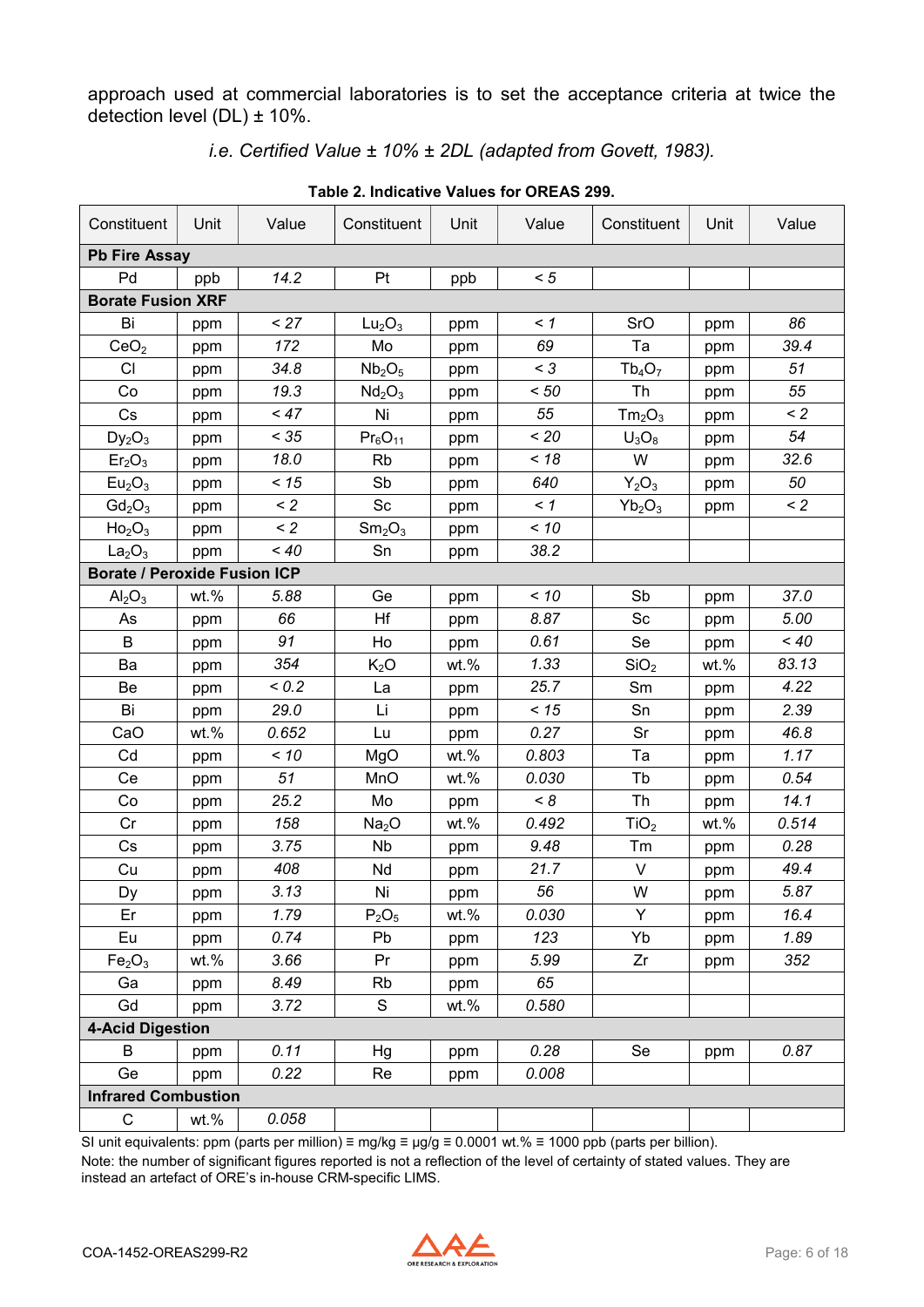### **COMMINUTION AND HOMOGENISATION PROCEDURES**

<span id="page-6-0"></span>The material constituting OREAS 299 was prepared in the following manner:

- Drying to constant mass at 105°C;
- Crushing and milling of ore materials to 100% minus 30 microns;
- Crushing and milling of barren materials to 98% minus 75 microns;
- Blending ores and barren materials in appropriate proportions to achieve the desired grade;
- Packaging in 60g units sealed in laminated foil pouches and 500g units in plastic jars.

### **PHYSICAL PROPERTIES**

<span id="page-6-1"></span>OREAS 299 was tested at ORE Research & Exploration Pty Ltd's onsite facility for various physical properties. Table 3 presents these findings that should be used for informational purposes only.

<span id="page-6-3"></span>

| Bulk Density (g/L)<br>Moisture% |      | Munsell Notation <sup>+</sup> | Munsell Color <sup>+</sup> |  |  |  |
|---------------------------------|------|-------------------------------|----------------------------|--|--|--|
| 618                             | 0.55 | N7                            | Light Gray                 |  |  |  |

#### **Table 3. Physical properties of OREAS 299.**

‡ The Munsell Rock Color Chart helps geologists and archeologists communicate with colour more effectively by cross-referencing ISCC-NBS colour names with unique Munsell alpha-numeric colour notations for rock colour samples.

#### **ANALYTICAL PROGRAM**

<span id="page-6-2"></span>Thirty-five commercial analytical laboratories participated in the program to certify the elements reported in Table 1. The following methods were employed:

- Gold by fire assay (25-50g charge weight) with gravimetric (23 laboratories), AAS (7 laboratories) or ICP-OES (3 laboratories) finish;
- Major and trace elements by borate fusion with XRF (up to 17 laboratories depending on the element);
- Uranium by fusion with ICP-MS (5 laboratories);
- Full ICP-OES and ICP-MS elemental suites by borate or peroxide fusion (up to 4 laboratories depending on the element);
- Full ICP-OES and ICP-MS elemental suites by 4-acid  $(HNO<sub>3</sub>-HF-HClO<sub>4</sub>-HCl)$ digestion (up to 27 laboratories depending on the element);
- Specific gravity by gas (17 laboratories) or liquid (2 laboratories) pycnometry;
- Total Sulphur by infrared combustion furnace (28 laboratories).

To confirm homogeneity, gold by instrumental neutron activation analysis (INAA) was undertaken on 20 x 85mg subsamples by the Australian Nuclear Science and Technology Organisation (ANSTO) located in Lucas Heights, NSW, Australia (see Table 5 in the 'Homogeneity Evaluation' section below).

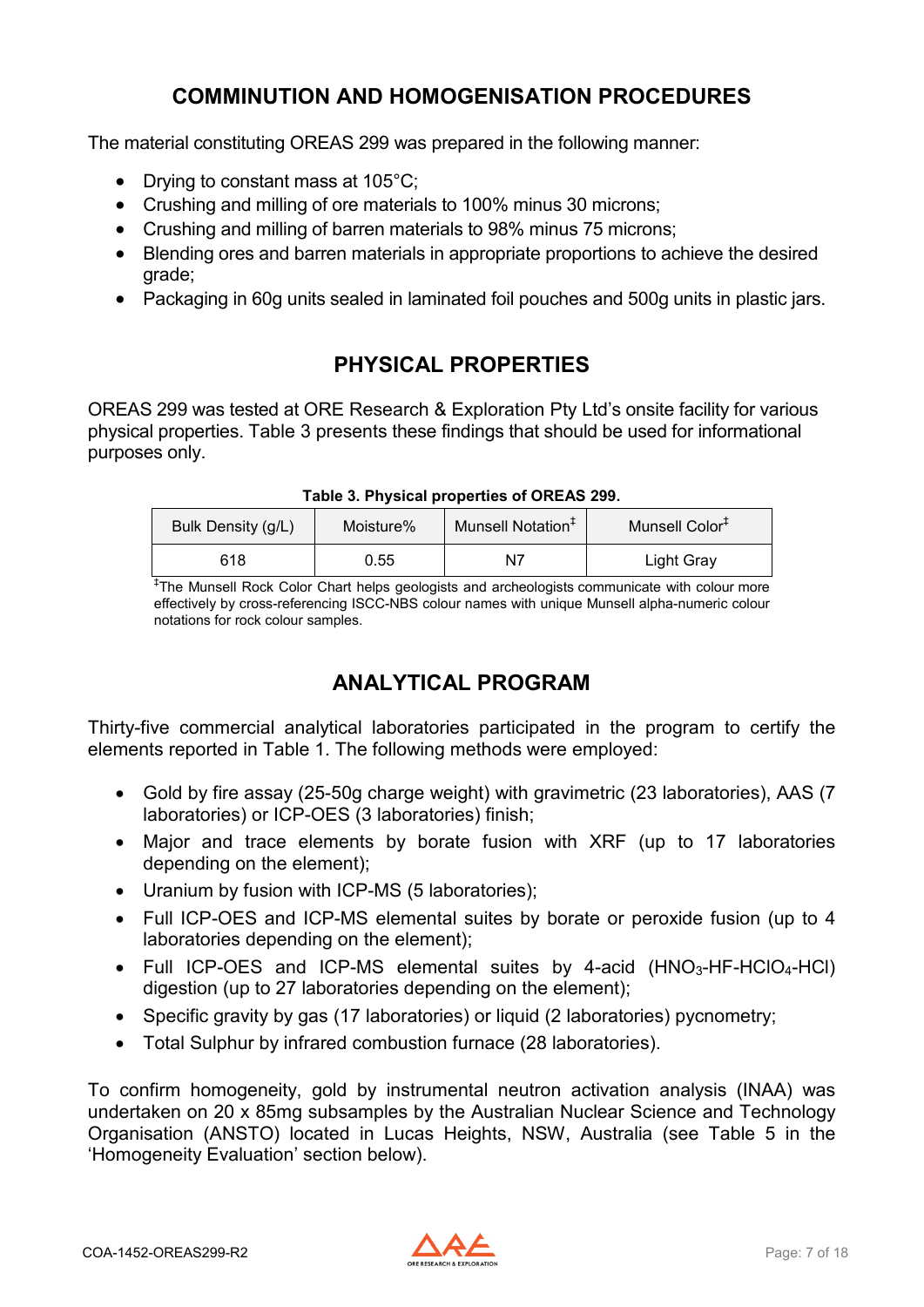For the round robin program twenty 1.5kg test units were taken at predetermined intervals during the bagging stage, immediately following homogenisation and are considered representative of the entire prepared batch. Six 120g pulp samples were submitted to each laboratory for analysis. The samples received by each laboratory were obtained by taking two samples from each of three separate 1.5kg test units. This format enabled a nested ANOVA treatment of the results to evaluate homogeneity, i.e. to ascertain whether between-unit variance is greater than within-unit variance.

Table 1 provides performance gate intervals for the 81 certified values based on their pooled 1SD's. Table 2 shows 98 indicative values and Table 3 provides some indicative physical properties. Table 4 presents 95% confidence and tolerance limits and gold homogeneity (via INAA) is shown in Table 5. Gold homogeneity is also demonstrated by a nested ANOVA program using the fire assay data (see 'nested ANOVA' section).

Results for gold by fire assay are also presented in a scatter plot (Figure 1) together with ±3SD (magenta) and ±5% (yellow) control lines and certified value (green line). Accepted individual results are coloured blue and individual and dataset outliers are identified in red and violet, respectively.

### **STATISTICAL ANALYSIS**

<span id="page-7-0"></span>**Standard Deviation** intervals (see Table 1) provide an indication of a level of performance that might reasonably be expected from a laboratory being monitored by this CRM in a QA/QC program. They take into account errors attributable to measurement uncertainty and CRM variability. For an effective CRM the contribution of the latter should be negligible in comparison to measurement errors. The Standard Deviation values include all sources of measurement uncertainty: between-lab variance, within-run variance (precision errors) and CRM variability.

In the application of SD's in monitoring performance it is important to note that not all laboratories function at the same level of proficiency and that different methods in use at a particular laboratory have differing levels of precision. Each laboratory has its own inherent SD (for a specific concentration level and analyte-method pair) based on the analytical process and this SD is not directly related to the round robin program (see Intended Use section for more detail).

The SD for each analyte's certified value is calculated from the same filtered data set used to determine the certified value, i.e. after removal of all individual, lab dataset (batch) and 3SD outliers (single iteration). These outliers can only be removed after the absolute homogeneity of the CRM has been independently established, i.e. the outliers must be confidently deemed to be analytical rather than arising from inhomogeneity of the CRM. *The standard deviation is then calculated for each analyte from the pooled accepted analyses generated from the certification program.*

**Certified Values, Standard Deviations, Confidence Limits and Tolerance Limits**  (Table 4) have been determined for each analyte following removal of individual, laboratory dataset (batch) and 3SD outliers (single iteration).

For individual outliers within a laboratory batch the z-score test is used in combination with a second method that determines the per cent deviation of the individual value from the batch median. Outliers in general are selected on the basis of z-scores > 2.5 and with per cent deviations (i) > 3 and (ii) more than three times the average absolute per cent

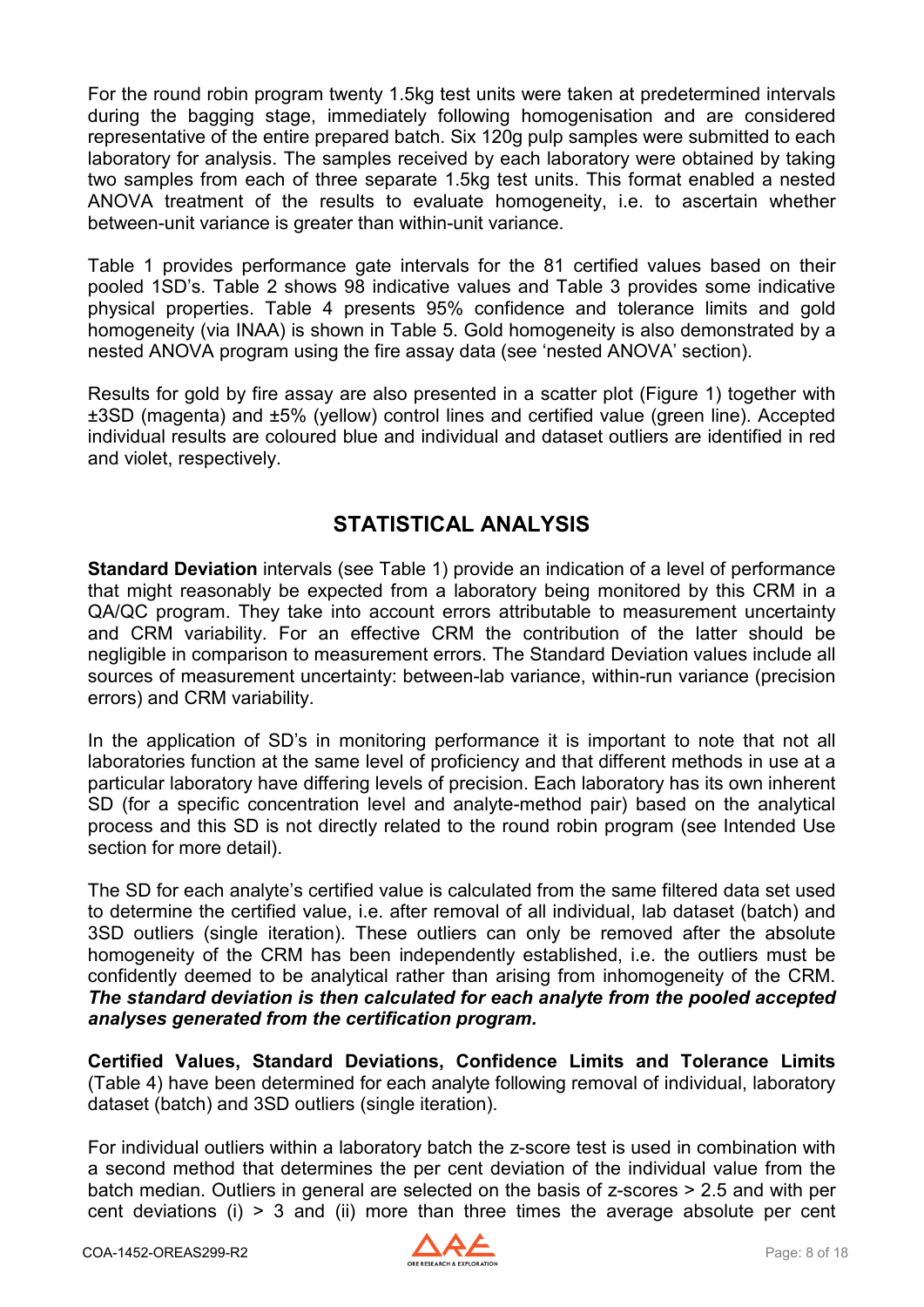deviation for the batch. In certain instances statistician's prerogative has been employed in discriminating outliers.

Each laboratory data set mean is tested for outlying status based on z-score discrimination and rejected if > 2.5. After individual and laboratory data set (batch) outliers have been eliminated a non-iterative 3 standard deviation filter is applied, with those values lying outside this window also relegated to outlying status.

**Certified Values** are the means of accepted laboratory means after outlier filtering. The INAA data (see Table 5) is omitted from determination of the certified value for Au and is used solely for the calculation of Tolerance Limits and homogeneity evaluation of OREAS 299 (see 'Homogeneity Evaluation' section below).

**95% Confidence Limits** are inversely proportional to the number of participating laboratories and inter-laboratory agreement. It is a measure of the reliability of the certified value. A 95% confidence interval indicates a 95% probability that the true value of the analyte under consideration lies between the upper and lower limits. *95% Confidence Limits should not be used as control limits for laboratory performance.*

**Indicative (uncertified) values** (Table 2) are present where the number of laboratories reporting a particular analyte is insufficient (< 5) to support certification or where interlaboratory consensus is poor.

<span id="page-8-0"></span>

| <b>Constituent</b>                                    | <b>Certified</b> | 95% Confidence Limits |       |            | 95% Tolerance Limits |  |
|-------------------------------------------------------|------------------|-----------------------|-------|------------|----------------------|--|
|                                                       | <b>Value</b>     | Low                   | High  | Low        | <b>High</b>          |  |
| <b>Pb Fire Assay</b>                                  |                  |                       |       |            |                      |  |
| Au, Gold (ppm)                                        | 89.97            | 89.24                 | 90.70 | 89.76      | 90.19                |  |
| <b>Borate Fusion XRF</b>                              |                  |                       |       |            |                      |  |
| $\text{Al}_2\text{O}_3$ , Aluminium(III) oxide (wt.%) | 5.55             | 5.53                  | 5.57  | 5.52       | 5.58                 |  |
| As, Arsenic (ppm)                                     | 62               | 47                    | 77    | <b>IND</b> | <b>IND</b>           |  |
| BaO, Barium oxide (ppm)                               | 382              | 343                   | 421   | 340        | 423                  |  |
| CaO, Calcium oxide (wt.%)                             | 0.586            | 0.581                 | 0.591 | 0.578      | 0.594                |  |
| $Cr2O3$ , Chromium(III) oxide (ppm)                   | 240              | 221                   | 260   | 217        | 264                  |  |
| Cu, Copper (ppm)                                      | 484              | 455                   | 512   | 461        | 506                  |  |
| $Fe2O3$ , Iron(III) oxide (wt.%)                      | 3.44             | 3.42                  | 3.45  | 3.41       | 3.47                 |  |
| $K2O$ , Potassium oxide (wt.%)                        | 1.30             | 1.29                  | 1.30  | 1.28       | 1.31                 |  |
| MgO, Magnesium oxide (wt.%)                           | 0.844            | 0.834                 | 0.853 | 0.831      | 0.856                |  |
| MnO, Manganese oxide (wt.%)                           | 0.030            | 0.029                 | 0.030 | 0.028      | 0.031                |  |
| Na <sub>2</sub> O, Sodium oxide (wt.%)                | 0.499            | 0.492                 | 0.505 | 0.486      | 0.512                |  |
| $P_2O_5$ , Phosphorus(V) oxide<br>(wt. %)             | 0.056            | 0.055                 | 0.057 | 0.055      | 0.058                |  |
| Pb, Lead (ppm)                                        | 110              | 90                    | 130   | <b>IND</b> | <b>IND</b>           |  |
| S, Sulphur (wt.%)                                     | 0.606            | 0.590                 | 0.623 | 0.593      | 0.620                |  |
| $SiO2$ , Silicon dioxide (wt.%)                       | 85.16            | 84.87                 | 85.46 | 84.88      | 85.44                |  |

**Table 4. 95% Confidence & Tolerance Limits for OREAS 299.**

SI unit equivalents: ppm (parts per million) ≡ mg/kg ≡  $\mu$ g/g ≡ 0.0001 wt.% ≡ 1000 ppb (parts per billion).

\*Gold Tolerance Limits for typical 30g fire assay are determined from 20 x 85mg INAA results and the Sampling Constant (Ingamells & Switzer, 1973).

Note: intervals may appear asymmetric due to rounding.

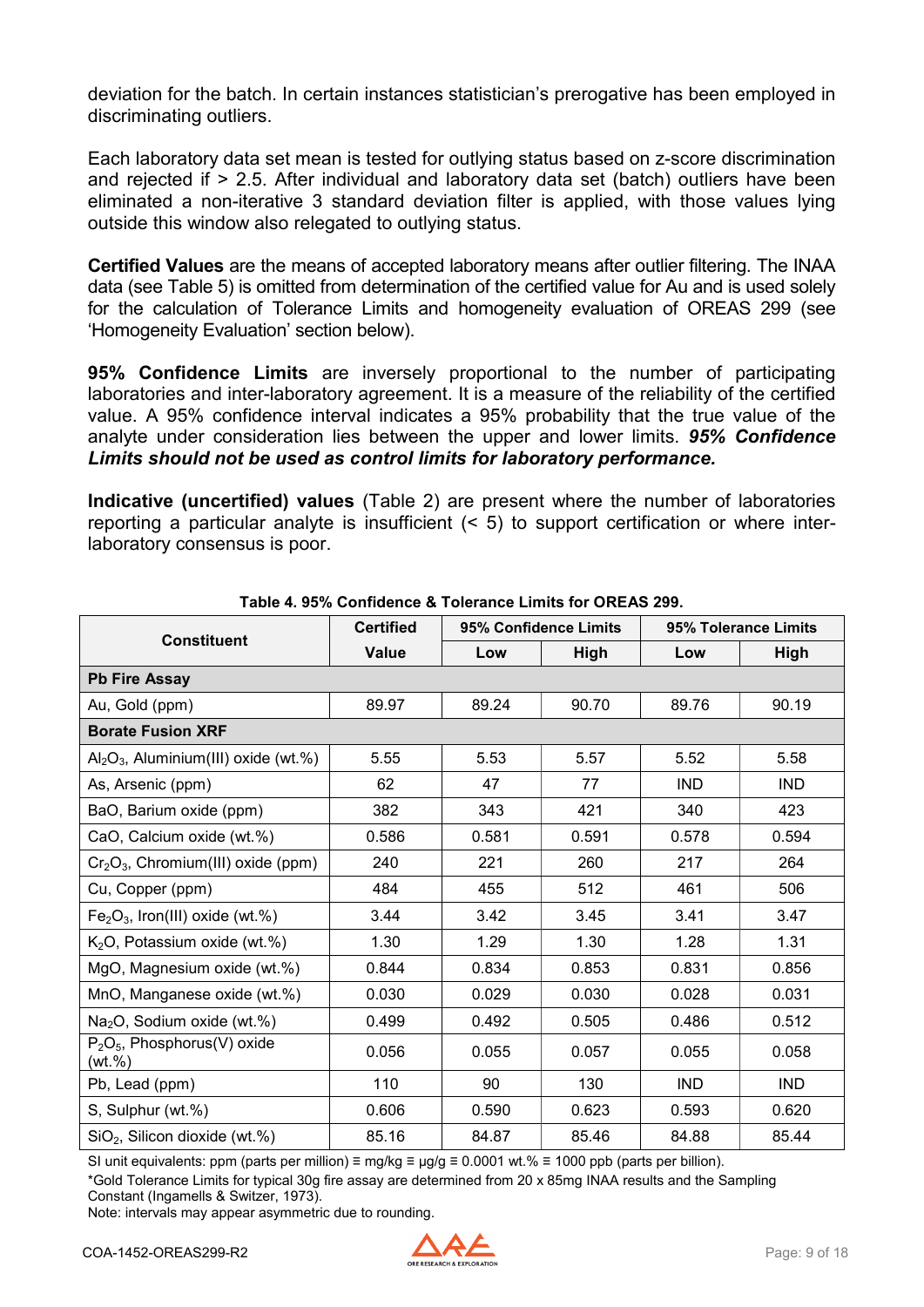| Table 4 continued.                             |                  |       |                       |                      |            |  |
|------------------------------------------------|------------------|-------|-----------------------|----------------------|------------|--|
| <b>Constituent</b>                             | <b>Certified</b> |       | 95% Confidence Limits | 95% Tolerance Limits |            |  |
|                                                | <b>Value</b>     | Low   | High                  | Low                  | High       |  |
| <b>Borate Fusion XRF continued</b>             |                  |       |                       |                      |            |  |
| TiO <sub>2</sub> , Titanium dioxide (wt.%)     | 0.523            | 0.520 | 0.526                 | 0.512                | 0.534      |  |
| $V2O5$ , Vanadium(V) oxide (ppm)               | 65               | 58    | 72                    | <b>IND</b>           | <b>IND</b> |  |
| Zn, Zinc (ppm)                                 | 79               | 76    | 83                    | <b>IND</b>           | <b>IND</b> |  |
| Zr, Zirconium (ppm)                            | 344              | 307   | 380                   | 326                  | 361        |  |
| <b>Borate / Peroxide Fusion ICP</b>            |                  |       |                       |                      |            |  |
| U, Uranium (ppm)                               | 52               | 50    | 54                    | 51                   | 53         |  |
| Thermogravimetry                               |                  |       |                       |                      |            |  |
| $LOI^{1000}$ , Loss on ignition @1000°C (wt.%) | 1.38             | 1.28  | 1.48                  | 1.34                 | 1.43       |  |
| <b>4-Acid Digestion</b>                        |                  |       |                       |                      |            |  |
| Ag, Silver (ppm)                               | 6.35             | 6.22  | 6.47                  | 6.20                 | 6.50       |  |
| Al, Aluminium (wt.%)                           | 2.90             | 2.86  | 2.95                  | 2.85                 | 2.96       |  |
| As, Arsenic (ppm)                              | 55               | 54    | 56                    | 54                   | 56         |  |
| Ba, Barium (ppm)                               | 327              | 322   | 332                   | 321                  | 333        |  |
| Be, Beryllium (ppm)                            | 0.97             | 0.95  | 0.99                  | 0.92                 | 1.02       |  |
| Bi, Bismuth (ppm)                              | 1.43             | 1.39  | 1.47                  | 1.36                 | 1.50       |  |
| Ca, Calcium (wt.%)                             | 0.423            | 0.419 | 0.428                 | 0.414                | 0.433      |  |
| Cd, Cadmium (ppm)                              | 0.20             | 0.19  | 0.21                  | 0.19                 | 0.22       |  |
| Ce, Cerium (ppm)                               | 49.3             | 48.7  | 49.8                  | 48.1                 | 50.4       |  |
| Co, Cobalt (ppm)                               | 18.8             | 18.2  | 19.4                  | 18.2                 | 19.4       |  |
| Cr, Chromium (ppm)                             | 134              | 123   | 144                   | 128                  | 139        |  |
| Cs, Caesium (ppm)                              | 3.76             | 3.68  | 3.84                  | 3.62                 | 3.89       |  |
| Cu, Copper (ppm)                               | 496              | 490   | 503                   | 488                  | 505        |  |
| Dy, Dysprosium (ppm)                           | 2.58             | 2.50  | 2.66                  | 2.48                 | 2.68       |  |
| Er, Erbium (ppm)                               | 1.27             | 1.18  | 1.35                  | 1.20                 | 1.33       |  |
| Eu, Europium (ppm)                             | 0.70             | 0.66  | 0.74                  | 0.66                 | 0.74       |  |
| Fe, Iron ( $wt$ .%)                            | 2.40             | 2.37  | 2.43                  | 2.36                 | 2.44       |  |
| Ga, Gallium (ppm)                              | 7.87             | 7.74  | 8.00                  | 7.65                 | 8.09       |  |
| Gd, Gadolinium (ppm)                           | 3.35             | 3.24  | 3.46                  | 3.20                 | 3.51       |  |
| Hf, Hafnium (ppm)                              | 3.28             | 3.11  | 3.44                  | 3.15                 | 3.40       |  |
| Ho, Holmium (ppm)                              | 0.47             | 0.45  | 0.48                  | 0.44                 | 0.50       |  |
| In, Indium (ppm)                               | 0.092            | 0.090 | 0.094                 | 0.086                | 0.098      |  |
| K, Potassium (wt.%)                            | 1.07             | 1.05  | 1.09                  | 1.05                 | 1.09       |  |
| La, Lanthanum (ppm)                            | 24.5             | 24.2  | 24.8                  | 23.8                 | 25.2       |  |
| Li, Lithium (ppm)                              | 22.3             | 21.7  | 22.9                  | 21.6                 | 23.0       |  |
| Lu, Lutetium (ppm)                             | 0.19             | 0.17  | 0.21                  | <b>IND</b>           | <b>IND</b> |  |
| Mg, Magnesium (wt.%)                           | 0.505            | 0.496 | 0.514                 | 0.496                | 0.514      |  |
| Mn, Manganese (wt.%)                           | 0.020            | 0.020 | 0.021                 | 0.020                | 0.021      |  |
| Mo, Molybdenum (ppm)                           | 8.07             | 7.91  | 8.24                  | 7.87                 | 8.28       |  |

SI unit equivalents: ppm (parts per million) ≡ mg/kg ≡ µg/g ≡ 0.0001 wt.% ≡ 1000 ppb (parts per billion). Note: intervals may appear asymmetric due to rounding.

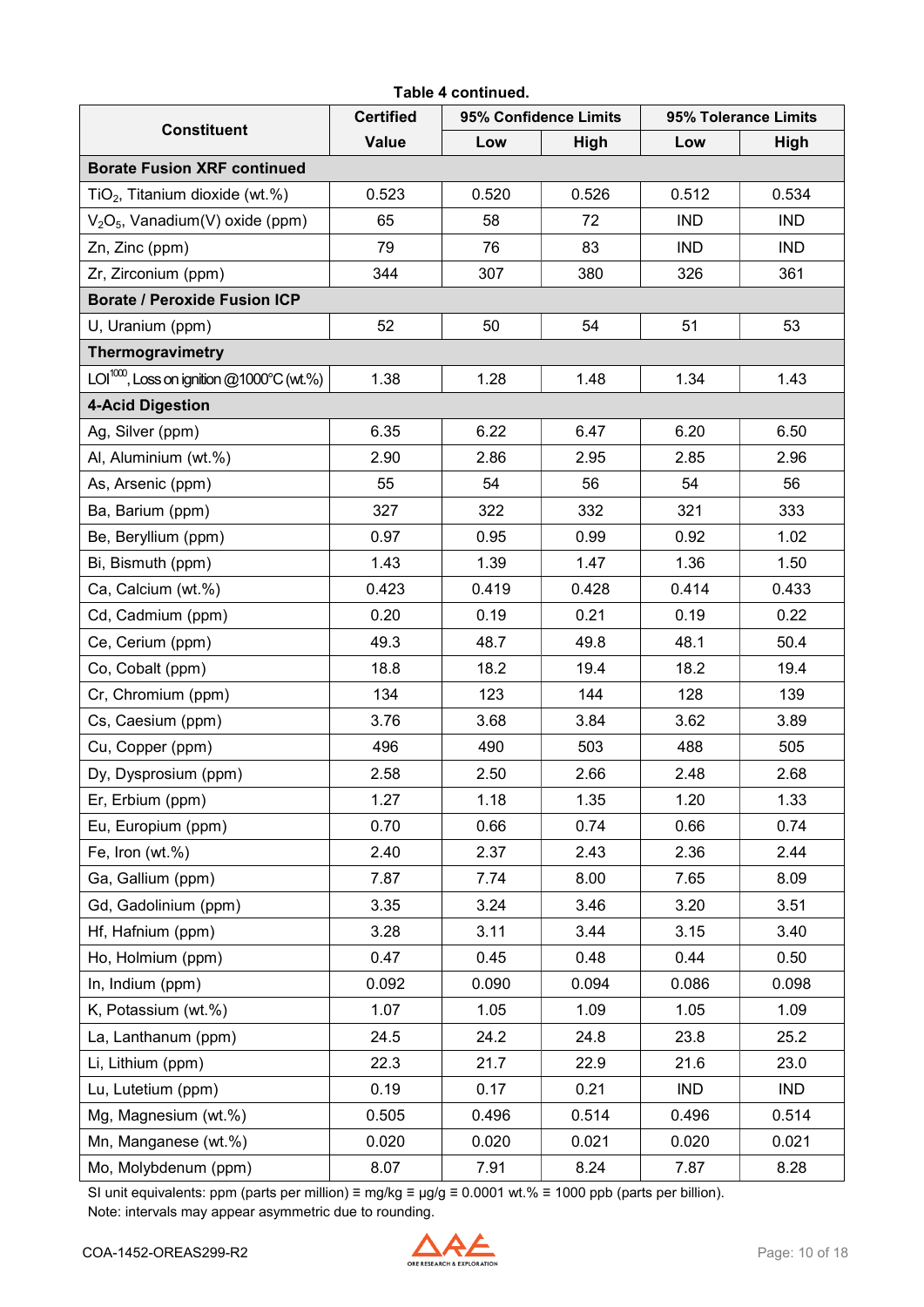|                                   |                  | Table 4 continued. |                       |            |                      |  |  |
|-----------------------------------|------------------|--------------------|-----------------------|------------|----------------------|--|--|
| <b>Constituent</b>                | <b>Certified</b> |                    | 95% Confidence Limits |            | 95% Tolerance Limits |  |  |
|                                   | <b>Value</b>     | Low                | <b>High</b>           | Low        | <b>High</b>          |  |  |
| <b>4-Acid Digestion continued</b> |                  |                    |                       |            |                      |  |  |
| Na, Sodium (wt.%)                 | 0.368            | 0.360              | 0.376                 | 0.357      | 0.379                |  |  |
| Nb, Niobium (ppm)                 | 9.69             | 9.42               | 9.95                  | 9.44       | 9.93                 |  |  |
| Nd, Neodymium (ppm)               | 20.7             | 20.5               | 20.9                  | 20.2       | 21.3                 |  |  |
| Ni, Nickel (ppm)                  | 53               | 52                 | 55                    | 52         | 55                   |  |  |
| P, Phosphorus (wt.%)              | 0.025            | 0.024              | 0.025                 | 0.024      | 0.025                |  |  |
| Pb, Lead (ppm)                    | 106              | 104                | 108                   | 104        | 108                  |  |  |
| Pr, Praseodymium (ppm)            | 5.63             | 5.49               | 5.77                  | 5.47       | 5.79                 |  |  |
| Rb, Rubidium (ppm)                | 65               | 63                 | 67                    | 64         | 67                   |  |  |
| S, Sulphur (wt.%)                 | 0.602            | 0.584              | 0.620                 | 0.587      | 0.617                |  |  |
| Sb, Antimony (ppm)                | 18.3             | 17.9               | 18.8                  | 17.8       | 18.8                 |  |  |
| Sc, Scandium (ppm)                | 5.59             | 5.36               | 5.82                  | 5.39       | 5.80                 |  |  |
| Sm, Samarium (ppm)                | 3.97             | 3.91               | 4.03                  | 3.84       | 4.10                 |  |  |
| Sn, Tin (ppm)                     | 2.05             | 1.96               | 2.14                  | 1.95       | 2.15                 |  |  |
| Sr, Strontium (ppm)               | 45.2             | 44.6               | 45.8                  | 44.2       | 46.1                 |  |  |
| Ta, Tantalum (ppm)                | 1.03             | 0.99               | 1.07                  | 0.99       | 1.07                 |  |  |
| Tb, Terbium (ppm)                 | 0.47             | 0.44               | 0.50                  | 0.45       | 0.49                 |  |  |
| Te, Tellurium (ppm)               | 0.36             | 0.33               | 0.39                  | 0.32       | 0.40                 |  |  |
| Th, Thorium (ppm)                 | 13.4             | 13.2               | 13.7                  | 13.1       | 13.8                 |  |  |
| Ti, Titanium (wt.%)               | 0.302            | 0.295              | 0.308                 | 0.295      | 0.308                |  |  |
| TI, Thallium (ppm)                | 0.38             | 0.37               | 0.39                  | 0.36       | 0.40                 |  |  |
| Tm, Thulium (ppm)                 | 0.18             | 0.16               | 0.20                  | <b>IND</b> | <b>IND</b>           |  |  |
| U, Uranium (ppm)                  | 51               | 50                 | 52                    | 49         | 52                   |  |  |
| V, Vanadium (ppm)                 | 42.5             | 41.8               | 43.2                  | 41.4       | 43.7                 |  |  |
| W, Tungsten (ppm)                 | 5.93             | 5.80               | 6.06                  | 5.69       | 6.17                 |  |  |
| Y, Yttrium (ppm)                  | 10.9             | 10.4               | 11.3                  | 10.6       | 11.1                 |  |  |
| Yb, Ytterbium (ppm)               | 1.24             | 1.15               | 1.32                  | 1.16       | 1.32                 |  |  |
| Zn, Zinc (ppm)                    | 78               | 77                 | 79                    | 75         | 81                   |  |  |
| Zr, Zirconium (ppm)               | 113              | 109                | 118                   | 109        | 118                  |  |  |
| <b>Infrared Combustion</b>        |                  |                    |                       |            |                      |  |  |
| S, Sulphur (wt.%)                 | 0.603            | 0.592              | 0.615                 | 0.593      | 0.614                |  |  |
| <b>Gas / Liquid Pycnometry</b>    |                  |                    |                       |            |                      |  |  |
| SG, Specific Gravity (Unity)      | 2.72             | 2.69               | 2.75                  | 2.69       | 2.76                 |  |  |

SI unit equivalents: ppm (parts per million) ≡ mg/kg ≡ µg/g ≡ 0.0001 wt.% ≡ 1000 ppb (parts per billion). Note: intervals may appear asymmetric due to rounding.

#### <span id="page-10-0"></span>**Homogeneity Evaluation**

For analytes other than gold the tolerance limits (ISO 16269:2014) shown in Table 4 were determined using an analysis of precision errors method and are considered a conservative estimate of true homogeneity. The meaning of tolerance limits may be illustrated for zinc by 4-acid digestion, where 99% of the time (1-α=0.99) at least 95% of

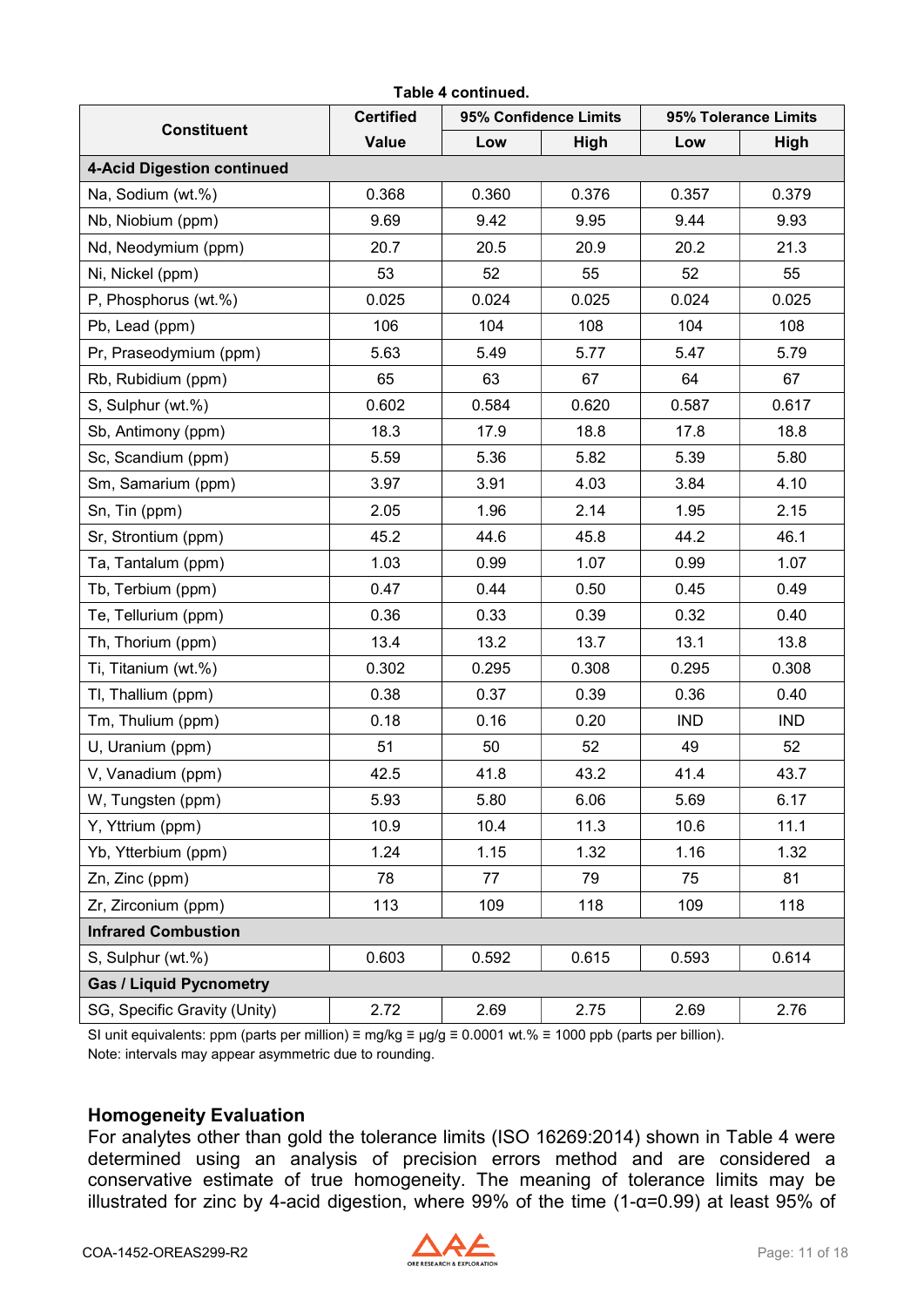subsamples ( $p=0.95$ ) will have concentrations lying between 75 and 81ppm. Put more precisely, this means that if the same number of subsamples were taken and analysed in the same manner repeatedly, 99% of the tolerance intervals so constructed would cover at least 95% of the total population, and 1% of the tolerance intervals would cover less than 95% of the total population (ISO Guide 35). *Please note that tolerance limits pertain to the homogeneity of the CRM only and should not be used as control limits for laboratory performance.*

| Replicate      | Au          | Au              |
|----------------|-------------|-----------------|
| No             | 85mg actual | 30g equivalent* |
| $\mathbf{1}$   | 92.84       | 94.47           |
| $\overline{2}$ | 93.45       | 94.51           |
| 3              | 94.56       | 94.56           |
| 4              | 94.36       | 94.55           |
| 5              | 91.41       | 94.40           |
| 6              | 95.53       | 94.62           |
| $\overline{7}$ | 96.38       | 94.66           |
| 8              | 94.45       | 94.56           |
| 9              | 96.55       | 94.67           |
| 10             | 94.55       | 94.56           |
| 11             | 94.86       | 94.58           |
| 12             | 94.95       | 94.58           |
| 13             | 94.06       | 94.54           |
| 14             | 93.84       | 94.53           |
| 15             | 94.70       | 94.57           |
| 16             | 93.35       | 94.50           |
| 17             | 95.75       | 94.63           |
| 18             | 95.60       | 94.62           |
| 19             | 96.87       | 94.69           |
| 20             | 93.23       | 94.49           |
| Mean           | 94.56       | 94.56           |
| Median         | 94.56       | 94.56           |
| Std Dev.       | 1.35        | 0.07            |
| Rel.Std.Dev.   | 1.42%       | 0.08%           |

<span id="page-11-0"></span>**Table 5. Neutron Activation Analysis of Au (in ppm) on 20 x 85mg subsamples and showing the equivalent results scaled to a 30g sample mass typical of fire assay determination.**

\*Results calculated for a 30g equivalent sample mass using the formula:  $x^{30gEq} = \frac{(x^{INAA}-\bar{x}) \times RSD@30g}{RSD@85mg} + \bar{X}$ 

where  $x^{30gEq}$  = equivalent result calculated for a 30g sample mass

$$
(x^{INAA})
$$
 = raw INAA result at 85mg  
 $\bar{X}$  = mean of 95ms NIA A results

 $X =$  mean of 85mg INAA results

Table 5 above shows the gold INAA data determined on 20 x 85mg subsamples of OREAS 299. An equivalent scaled version of the results is also provided to demonstrate the level of repeatability that would be achieved if 30g fire assay determinations were undertaken without the normal measurement error associated with this methodology. The homogeneity of gold has been determined by INAA using the reduced analytical subsample method which utilises the known relationship between standard deviation and analytical subsample weight (Ingamells and Switzer, 1973). In this approach the sample aliquot is substantially reduced to a point where most of the variability in replicate assays should be due to inhomogeneity of the reference material (i.e. sampling error) and

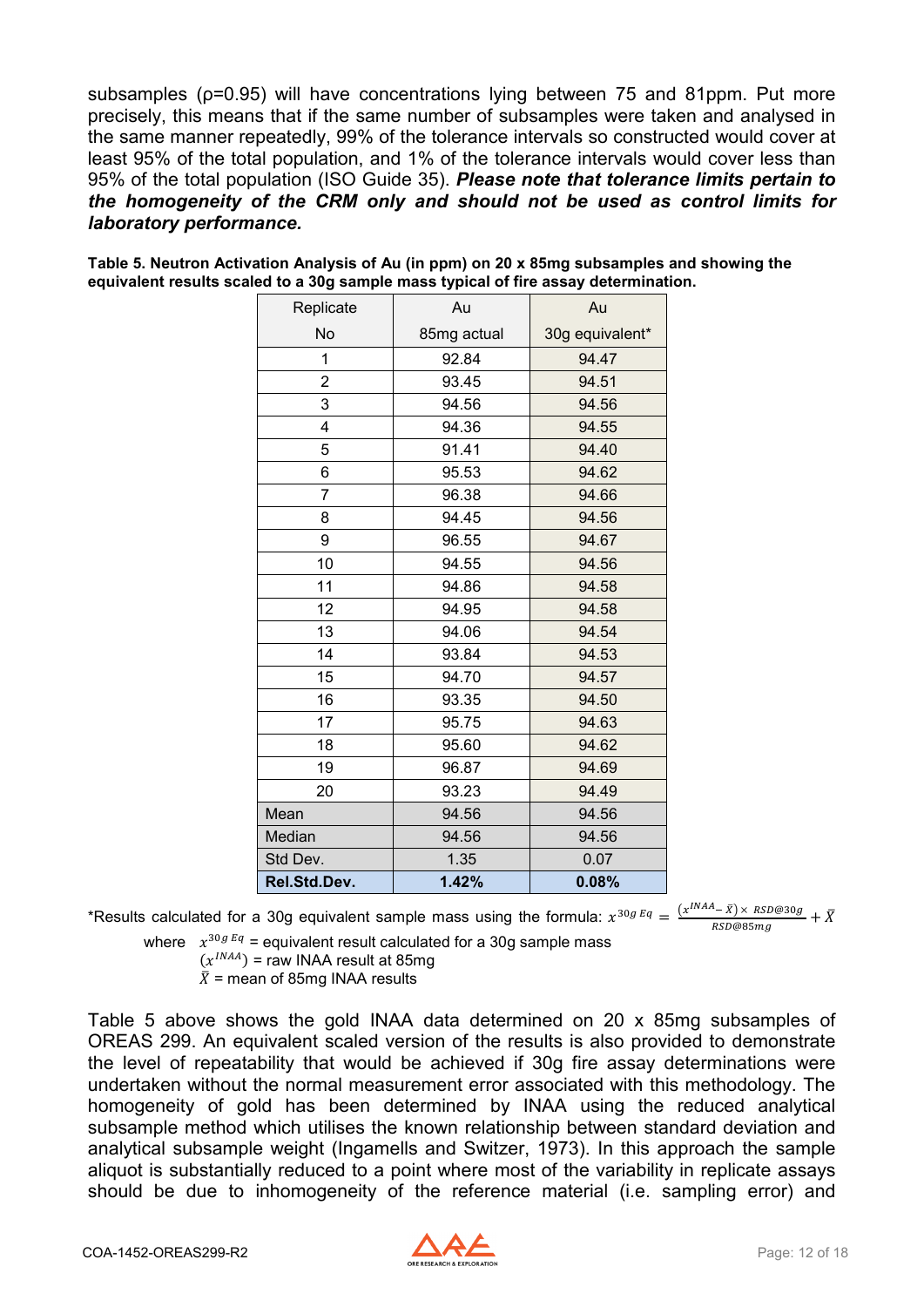measurement error becomes negligible. In this instance a subsample weight of 85 milligrams was employed and the 1RSD of 0.08% was calculated for a 30g fire assay sample (1.42% at 85mg weights) and confirms the high level of gold homogeneity in OREAS 299.

The homogeneity of OREAS 299 has also been evaluated in a **nested ANOVA** of the round robin program. Each of the thirty-four round robin laboratories received six samples per CRM and these samples were made up of paired samples from three different, nonadjacent sampling intervals. The purpose of the ANOVA evaluation is to test that no statistically significant difference exists in the variance between units to that of the variance within units. This allows an assessment of homogeneity across the entire prepared batch of OREAS 299. The test was performed using the following parameters:

- Gold fire assay 198 samples (33 laboratories each providing analyses on 3 pairs of samples);
- Null Hypothesis,  $H_0$ : Between-unit variance is no greater than within-unit variance (reject H<sub>0</sub> if *p*-value  $<$  0.05);
- Alternative Hypothesis,  $H_1$ : Between-unit variance is greater than within-unit variance.

*P*-values are a measure of probability where values less than 0.05 indicate a greater than 95% probability that the observed differences in within-unit and between-unit variances are real. The datasets were filtered for both individual and laboratory data set (batch) outliers prior to the calculation of the *p*-value. This process derived a *p*-value of 0.90 for Au by fire assay which is an insignificant result and the Null Hypothesis is therefore retained. Additionally, none of the other certified values showed significant *p*-values. Please note that only results for constituents present in concentrations well above the detection levels (i.e. >20 x Lower Limit of Detection) for the various methods undertaken were considered for the objective of evaluating homogeneity.

It is important to note that ANOVA is not an absolute measure of homogeneity. Rather, it establishes whether or not the analytes are distributed in a similar manner throughout the packaging run of OREAS 299 and whether the variance between two subsamples from the same unit is statistically distinguishable from the variance of two subsamples taken from any two separate units. A reference material therefore can possess poor absolute homogeneity yet still pass a relative homogeneity (ANOVA) test if the within-unit heterogeneity is large and similar across all units.

Based on the statistical analysis of the results of the inter-laboratory certification program it can be concluded that OREAS 299 is fit-for-purpose as a certified reference material (see 'Intended Use' below).

### **PARTICIPATING LABORATORIES**

- <span id="page-12-0"></span>1. Actlabs, Ancaster, Ontario, Canada
- 2. AGAT Laboratories, Mississauga, Ontario, Canada
- 3. Alex Stewart International, Mendoza, Argentina
- 4. ALS, Brisbane, QLD, Australia
- 5. ALS, Lima, Peru

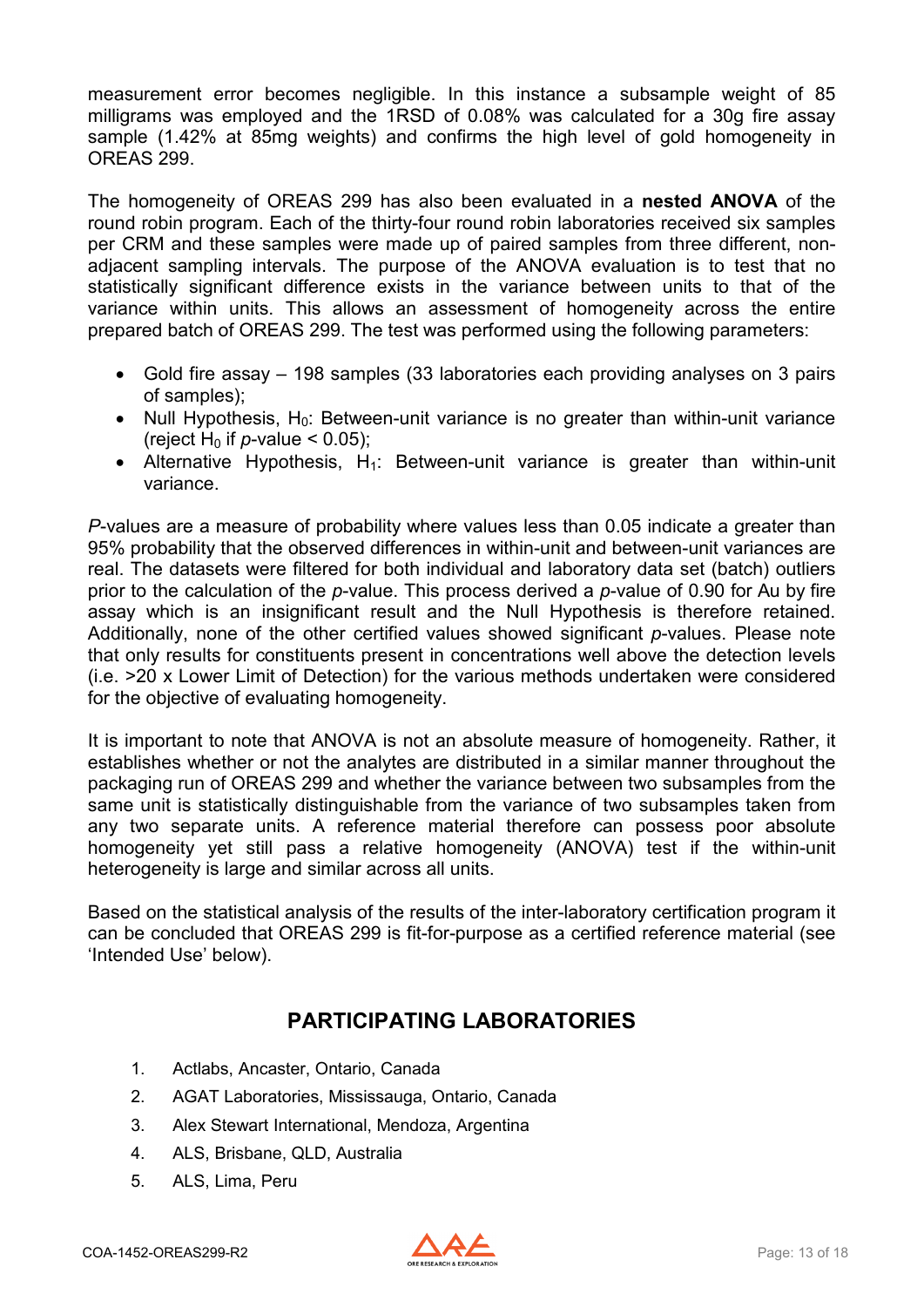- 6. ALS, Loughrea, Galway, Ireland
- 7. ALS, Perth, WA, Australia
- 8. ALS, Vancouver, BC, Canada
- 9. American Assay Laboratories, Sparks, Nevada, USA
- 10. ANSTO, Lucas Heights, NSW, Australia
- 11. ARGETEST Mineral Processing, Ankara, Central Anatolia, Turkey
- 12. Bureau Veritas, Abidjan, Côte d'Ivoire
- 13. Bureau Veritas Commodities Canada Ltd, Vancouver, BC, Canada
- 14. Bureau Veritas Geoanalytical, Perth, WA, Australia
- 15. Inspectorate (BV), Lima, Peru
- 16. Inspectorate America Corporation (BV), Sparks, Nevada, USA
- 17. Intertek Genalysis, Adelaide, SA, Australia
- 18. Intertek Genalysis, Perth, WA, Australia
- 19. Intertek Tarkwa, Tarkwa, Ghana
- 20. Intertek Testing Services Philippines, Cupang, Muntinlupa, Philippines
- 21. MinAnalytical Services, Perth, WA, Australia
- 22. Nagrom, Perth, WA, Australia
- 23. Ontario Geological Survey, Sudbury, Ontario, Canada
- 24. PT Geoservices Ltd, Cikarang, Jakarta Raya, Indonesia
- 25. PT Intertek Utama Services, Jakarta Timur, DKI Jakarta, Indonesia
- 26. Quality Laboratory Services, Dar es Salaam, Chunya, United Republic of Tanzania
- 27. Reminex Centre de Recherche, Marrakesh, Marrakesh-Safi, Morocco
- 28. Saskatchewan Research Council, Saskatoon, Saskatchewan, Canada
- 29. SGS, Randfontein, Gauteng, South Africa
- 30. SGS Canada Inc., Vancouver, BC, Canada
- 31. SGS del Peru, Lima, Peru
- 32. SGS Lakefield Research Ltd, Lakefield, Ontario, Canada
- 33. SGS Tarkwa, Tarkwa, Western Region, Ghana
- 34. Skyline Assayers & Laboratories, Tucson, Arizona, USA
- 35. UIS Analytical Services, Centurion , South Africa

#### *Please note: To preserve anonymity, the above numbered alphabetical list of participating laboratories does not correspond with the Lab ID numbering on the scatter plot below.*

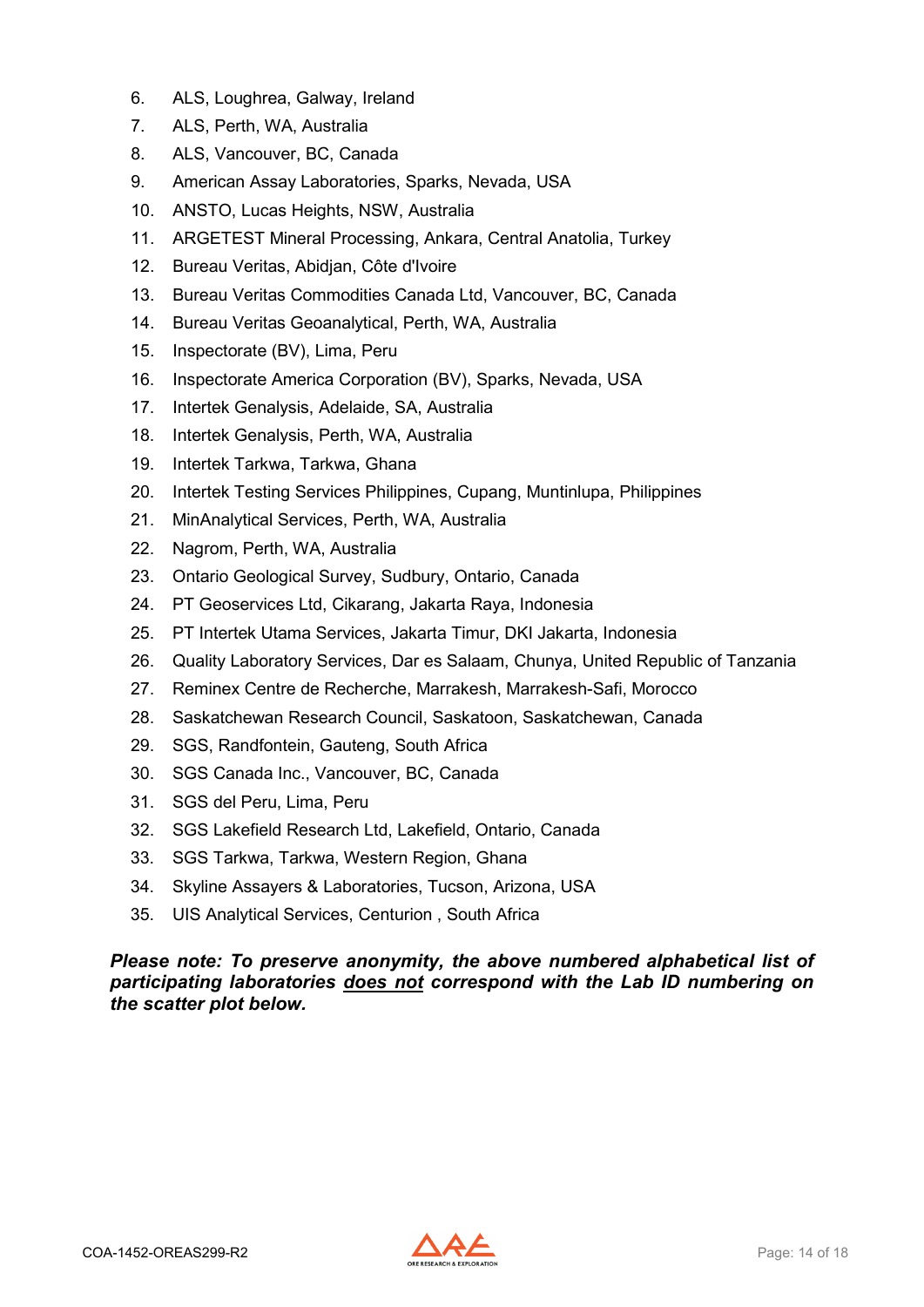<span id="page-14-0"></span>

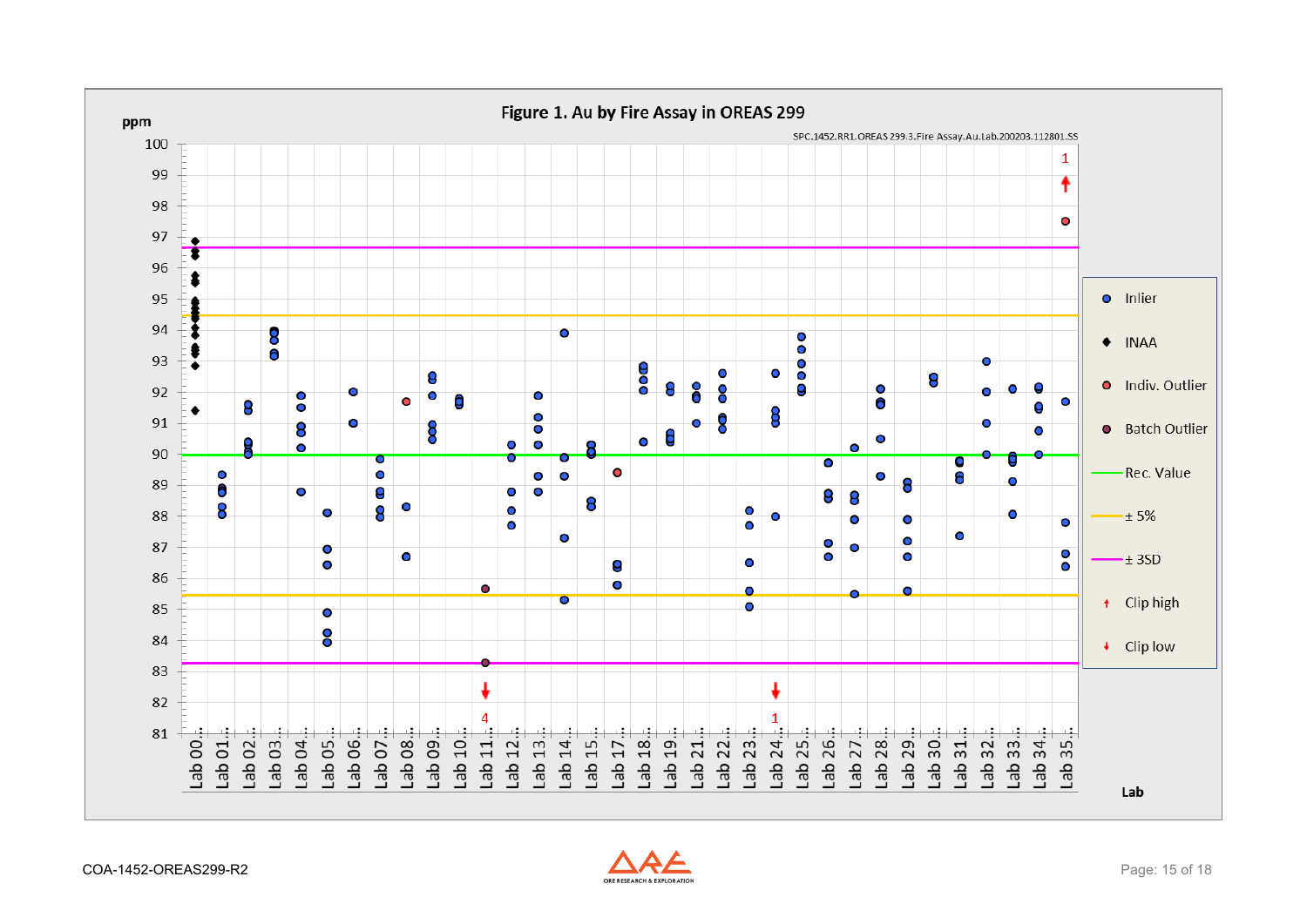#### **PREPARER AND SUPPLIER**

<span id="page-15-0"></span>Certified reference material OREAS 299 was prepared, certified and supplied by:



ORE Research & Exploration Pty Ltd Tel: +613-9729 0333 37A Hosie Street Fax: +613-9729 8338 Bayswater North VIC 3153 Web: www.ore.com.au AUSTRALIA Email: info@ore.com.au

### **METROLOGICAL TRACEABILITY**

<span id="page-15-1"></span>The analytical samples were selected in a manner representative of the entire batch of the prepared CRM. This 'representivity' was maintained in each submitted laboratory sample batch and ensures the user that the data is traceable from sample selection through to the analytical results that underlie the consensus values. Each analytical data set has been validated by its assayer through the inclusion of internal reference materials and QC checks during analysis.

The laboratories were chosen on the basis of their competence (from past performance in inter-laboratory programs undertaken by ORE Pty Ltd) for a particular analytical method, analyte or analyte suite and sample matrix. Most of these laboratories have and maintain ISO 17025 accreditation. The certified values presented in this report are calculated from the means of accepted data following robust statistical treatment, as detailed in this report.

Guide ISO/TR 16476:2016, section 5.3.1 describes metrological traceability in reference materials as it pertains to the transformation of the measurand. In this section it states, *"Although the determination of the property value itself can be made traceable to appropriate units through, for example, calibration of the measurement equipment used, steps like the transformation of the sample from one physical (chemical) state to another cannot. Such transformations may only be compared with a reference (when available), or among themselves. For some transformations, reference methods have been defined and may be used in certification projects to evaluate the uncertainty associated with such a transformation. In other cases, only a comparison among different laboratories using the same method is possible. In this case, certification takes place on the basis of agreement among independent measurement results (see ISO Guide 35:2006, Clause 10)."*

#### **COMMUTABILITY**

<span id="page-15-2"></span>The measurements of the results that underlie the certified values contained in this report were undertaken by methods involving pre-treatment (digestion/fusion) of the sample. This served to reduce the sample to a simple and well understood form permitting calibration using simple solutions of the CRM. Due to these methods being well understood and highly effective, commutability is not an issue for this CRM. All OREAS CRMs are sourced from natural ore minerals meaning they will display similar behaviour as routine 'field' samples in the relevant measurement process. Care should be taken to ensure 'matrix matching' as close as practically achievable. The matrix and mineralisation style of the CRM is described in the 'Source Material' section and users should select appropriate CRMs matching these attributes to their field samples.

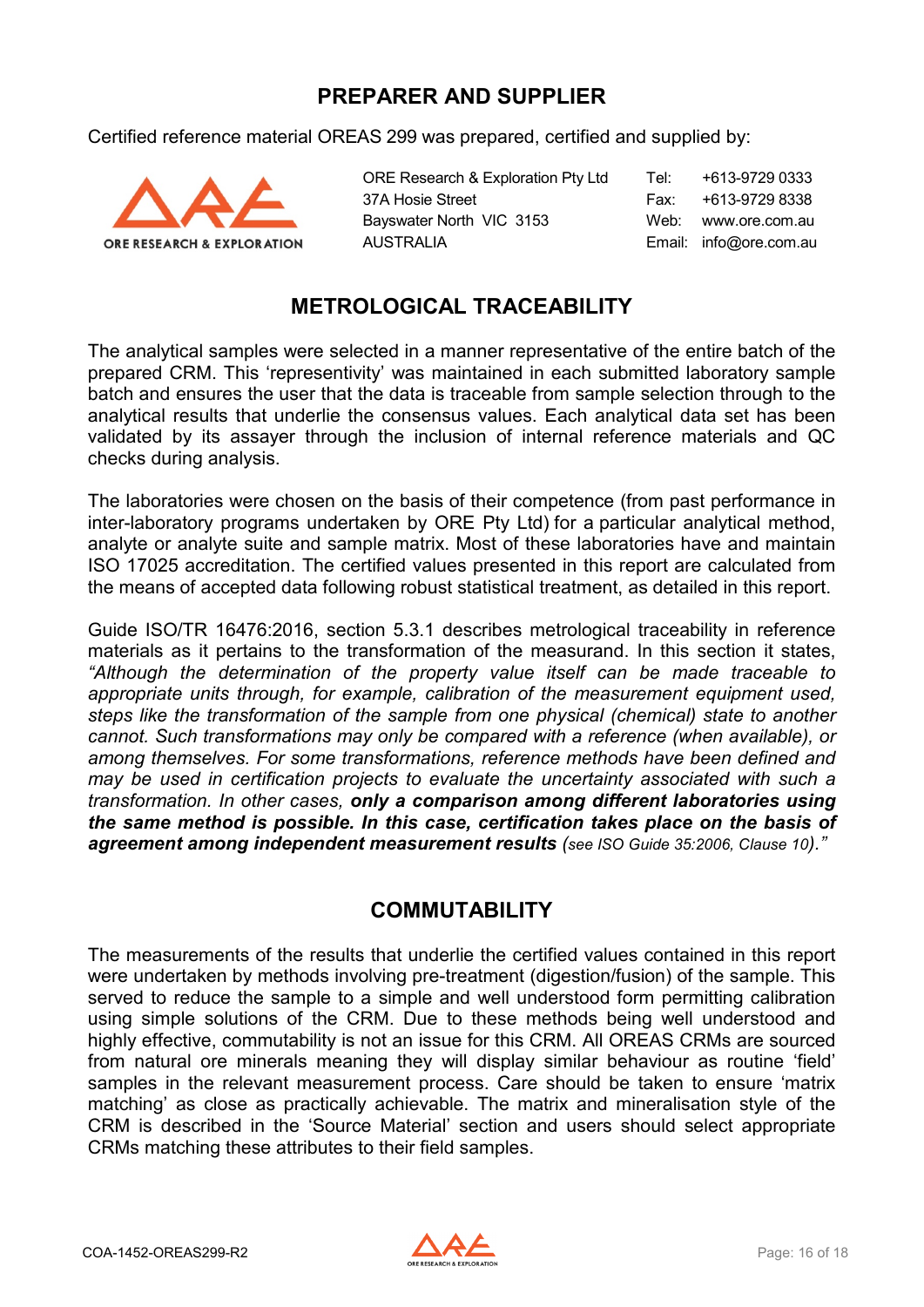#### **INTENDED USE**

<span id="page-16-0"></span>OREAS 299 is intended to cover all activities needed to produce a measurement result. This includes extraction, possible separation steps and the actual measurement process (the signal producing step). OREAS 299 may be used to calibrate the entire procedure by producing a pure substance CRM transformed into a calibration solution.

OREAS 299 is intended for the following uses:

- For the monitoring of laboratory performance in the analysis of analytes reported in Table 1 in geological samples;
- For the verification of analytical methods for analytes reported in Table 1;
- For the calibration of instruments used in the determination of the concentration of analytes reported in Table 1.

#### **QC monitoring using multiples of the Standard Deviation (SD)**

In the application of SD's in monitoring performance it is important to note that not all laboratories function at the same level of proficiency and that different methods in use at a particular laboratory have differing levels of precision. Each laboratory has its own inherent SD (for a specific concentration level and analyte-method pair) based on the analytical process and this SD is not directly related to the round robin program.

The majority of data generated in the round robin program was produced by a selection of world class laboratories. The SD's thus generated are more constrained than those that would be produced across a randomly selected group of laboratories. To produce more generally achievable SD's the 'pooled' SD's provided in this report include inter-laboratory bias. This 'one size fits all' approach may require revision at the discretion of the QC manager concerned following careful scrutiny of QC control charts.

#### **STABILITY AND STORAGE INSTRUCTIONS**

<span id="page-16-1"></span>OREAS 299 has been prepared from primary gold ore blended with barren quartz, barren hornfels and barren granodiorite. It is low in reactive sulphide (0.60 wt.% S) and in its unopened state and under normal conditions of storage has a shelf life beyond ten years. Its stability will be monitored at regular intervals and purchasers notified if any changes are observed.

#### **INSTRUCTIONS FOR CORRECT USE**

<span id="page-16-2"></span>The certified values by lithium borate fusion XRF and for LOI at 1000° C are on a dry sample basis while the certified values by other methods (fire assay, infrared combustion furnace, fusion ICP, 4-acid digestion and pycnometry) are reported on a 'sample as received' basis.

#### **HANDLING INSTRUCTIONS**

<span id="page-16-3"></span>Fine powders pose a risk to eyes and lungs and therefore standard precautions including the use of safety glasses and dust masks are advised.